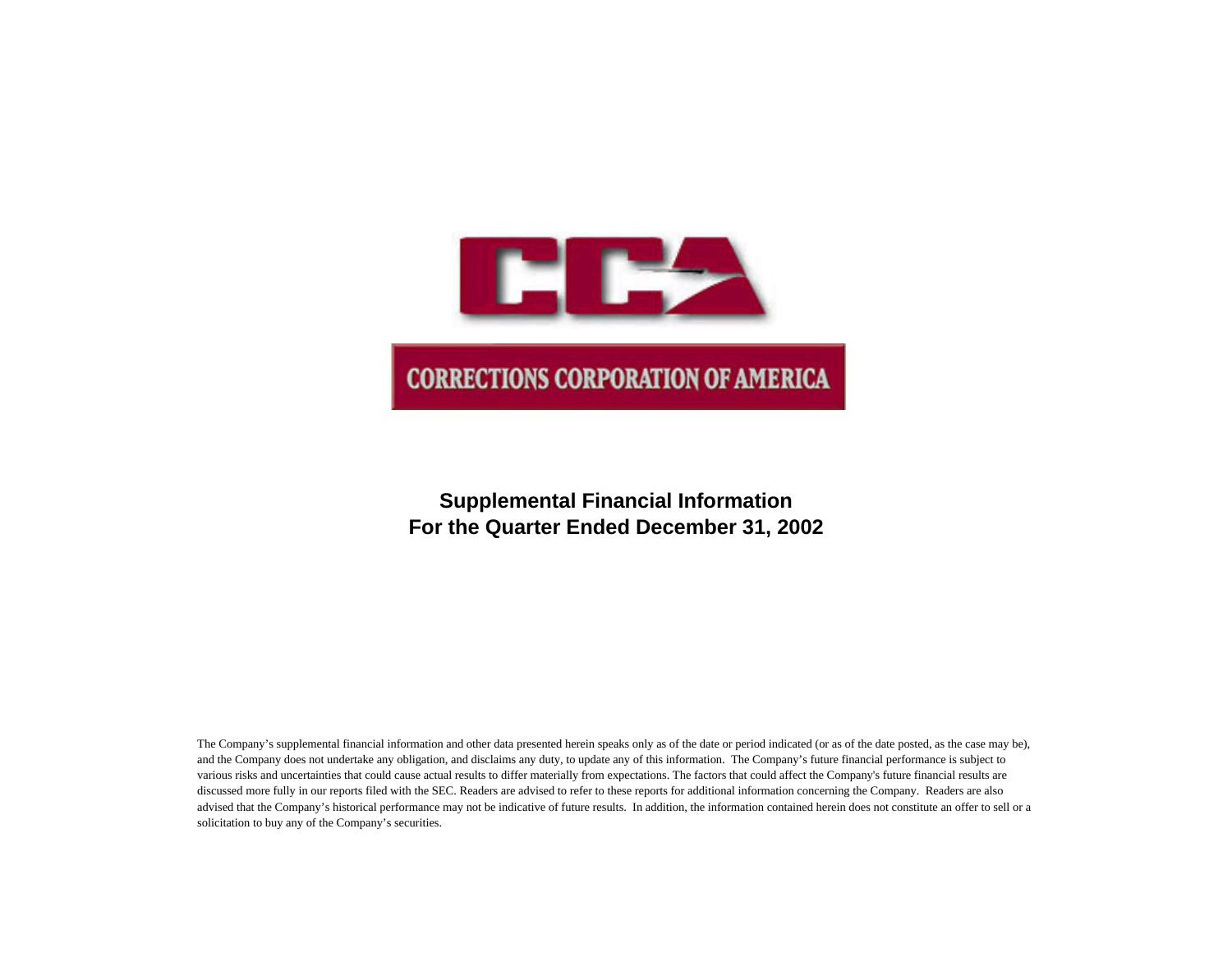# **CORRECTIONS CORPORATION OF AMERICA**

**Supplemental Financial Information For the Quarter Ended December 31, 2002**

## **TABLE OF CONTENTS**

| Quarterly Statements of Operations As Adjusted for Discontinued Operations————————————————————————— 3 |  |
|-------------------------------------------------------------------------------------------------------|--|
| Reconciliation of Basic to Diluted Earnings Per Share 2008 2014 2015                                  |  |
|                                                                                                       |  |
|                                                                                                       |  |
|                                                                                                       |  |
|                                                                                                       |  |
| Diversification of Revenue 28 28 28 28 28 29 20 21 32                                                 |  |
| Research Coverage / Credit Ratings 19                                                                 |  |

John D. Ferguson, President and CEO Irving E. Lingo, Jr., Chief Financial Officer 10 Burton Hills Boulevard Nashville, TN 37215 Tel.: (615) 263-3000 Fax: (615) 263-3150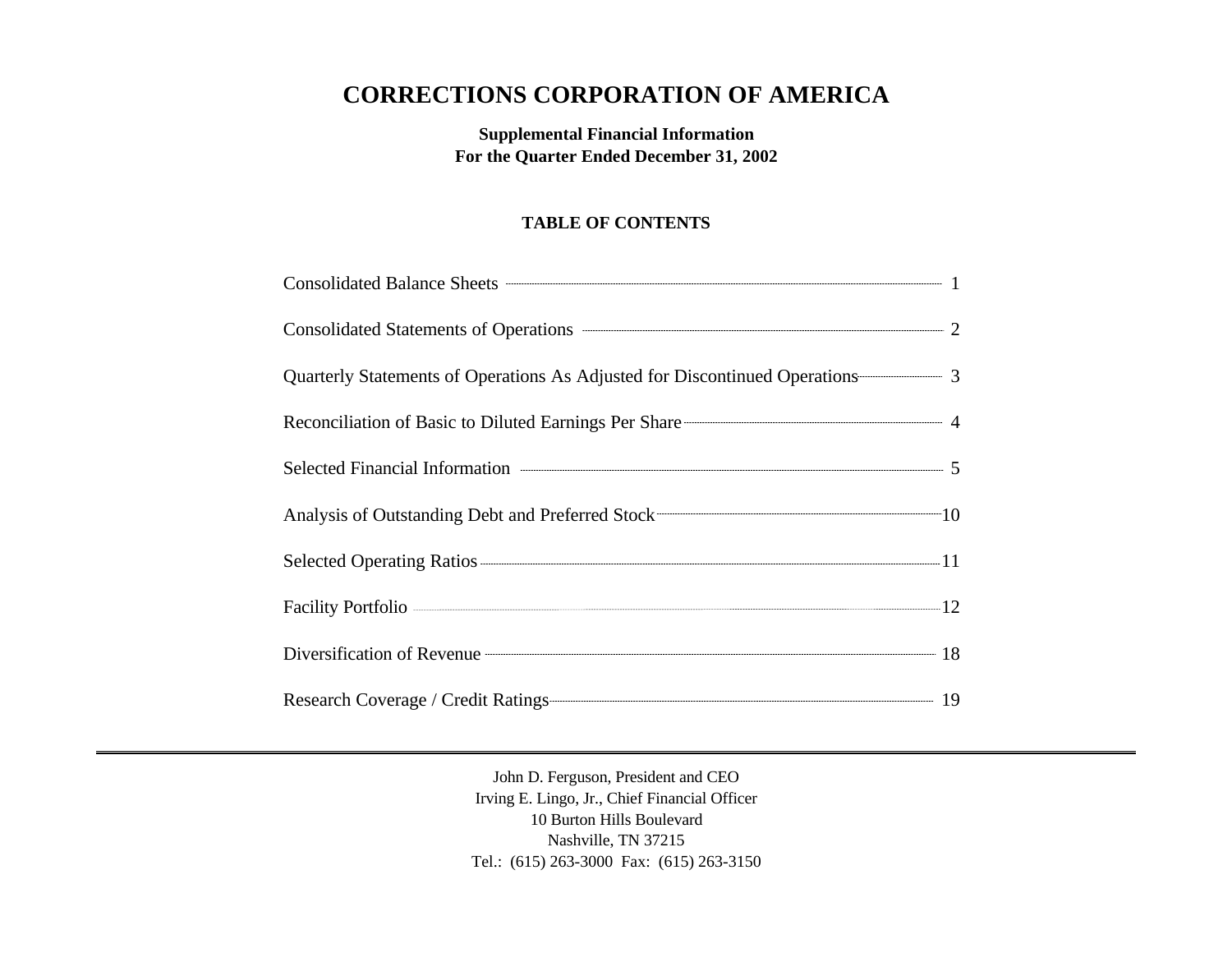## **CONSOLIDATED BALANCE SHEETS**

|                                                                  | December 31,               | September 30,             | <b>June 30,</b>            | March 31,              | December 31,           |
|------------------------------------------------------------------|----------------------------|---------------------------|----------------------------|------------------------|------------------------|
| <b>ASSETS</b>                                                    | 2002                       | 2002                      | 2002                       | 2002                   | 2001                   |
| Cash and cash equivalents                                        | $\mathbb{S}$<br>65,406     | $\mathcal{S}$<br>101,832  | $\mathbb{S}$<br>65,785     | $\mathbb{S}$<br>52,257 | $\mathbf{s}$<br>46,307 |
| Restricted cash                                                  | 7,363                      | 7,338                     | 12,674                     | 12,630                 | 12,537                 |
| Accounts receivable, net of allowance                            | 136,644                    | 138,167                   | 136,289                    | 134,155                | 144,078                |
| Income tax receivable                                            | 32,499                     | 370                       | 374                        | 32,599                 | 568                    |
| Prepaid expenses and other current assets                        | 12,435                     | 13,277                    | 15,063                     | 12,174                 | 12,841                 |
| Total current assets                                             | 254,347                    | 260,984                   | 230,185                    | 243,815                | 216,331                |
| Property and equipment, net                                      | 1,552,265                  | 1,559,367                 | 1,568,289                  | 1,584,409              | 1,573,152              |
| Investment in direct financing lease                             | 18,346                     | 18,484                    | 18,617                     | 18,747                 | 18,873                 |
| Assets held for sale                                             |                            | 836                       | 836                        | 1,758                  | 22,312                 |
| Goodwill                                                         | 20,902                     | 24,432                    | 24,432                     | 24,432                 | 104,019                |
| Other assets                                                     | 28,211                     | 25,920                    | 26,356                     | 30,079                 | 36,593                 |
| Total assets                                                     | 1,874,071<br><sup>\$</sup> | 1,890,023<br>-S           | 1,868,715<br><sup>\$</sup> | \$1,903,240            | \$1,971,280            |
| <b>LIABILITIES AND STOCKHOLDERS' EQUITY</b>                      |                            |                           |                            |                        |                        |
| Accounts payable and accrued expenses                            | \$<br>152,977              | \$<br>150,836             | \$<br>138,956              | \$<br>136,795          | \$<br>145,157          |
| Income tax payable                                               | 4,605                      | 56,844                    | 6,798                      | 11,369                 | 10,137                 |
| Distributions payable                                            | 5,330                      | 5,294                     | 5,205                      | 5,132                  | 15,853                 |
| Fair value of interest rate swap agreement                       |                            |                           |                            | 9,525                  | 13,564                 |
| Current portion of long-term debt                                | 23,054                     | 22,261                    | 21,508                     | 789,838                | 792,009                |
| Total current liabilities                                        | 185,966                    | 235,235                   | 172,467                    | 952,659                | 976,720                |
| Long-term debt, net of current portion                           | 932,905                    | 938,712                   | 944,653                    | 170,449                | 171,591                |
| Deferred tax liabilities                                         |                            | 4,767                     | 55,106                     | 55,301                 | 56,511                 |
| Other liabilities                                                | 21,202                     | 19,131                    | 18,916                     | 19,041                 | 19,297                 |
| <b>Total liabilities</b>                                         | 1,140,073                  | 1,197,845                 | 1,191,142                  | 1,197,450              | 1,224,119              |
| Commitments and contingencies                                    |                            |                           |                            |                        |                        |
| Preferred stock - \$0.01 par value:                              |                            |                           |                            |                        |                        |
| Series A - stated at liquidation preference of \$25.00 per share | 107,500                    | 107,500                   | 107,500                    | 107,500                | 107.500                |
| Series B - stated at liquidation preference of \$24.46 per share | 107,831                    | 104,749                   | 101,753                    | 99,400                 | 96,566                 |
| Common stock - \$0.01 par value                                  | 280                        | 280                       | 280                        | 280                    | 279                    |
| Additional paid-in capital                                       | 1,343,066                  | 1,342,958                 | 1,342,881                  | 1,342,896              | 1,341,958              |
| Deferred compensation                                            | (1,604)                    | (1,824)                   | (2,176)                    | (2,596)                | (3, 153)               |
| Retained deficit                                                 | (822, 111)                 | (859, 987)                | (870,960)                  | (839, 565)             | (793, 236)             |
| Treasury stock, at cost                                          |                            |                           |                            | (242)                  | (242)                  |
| Accumulated other comprehensive loss                             | (964)                      | (1, 498)                  | (1,705)                    | (1, 883)               | (2,511)                |
| Total stockholders' equity                                       | 733,998                    | 692,178                   | 677,573                    | 705,790                | 747,161                |
| Total liabilities and stockholders' equity                       | \$1,874,071                | $\mathbb{S}$<br>1,890,023 | \$1,868,715                | \$1,903,240            | \$1,971,280            |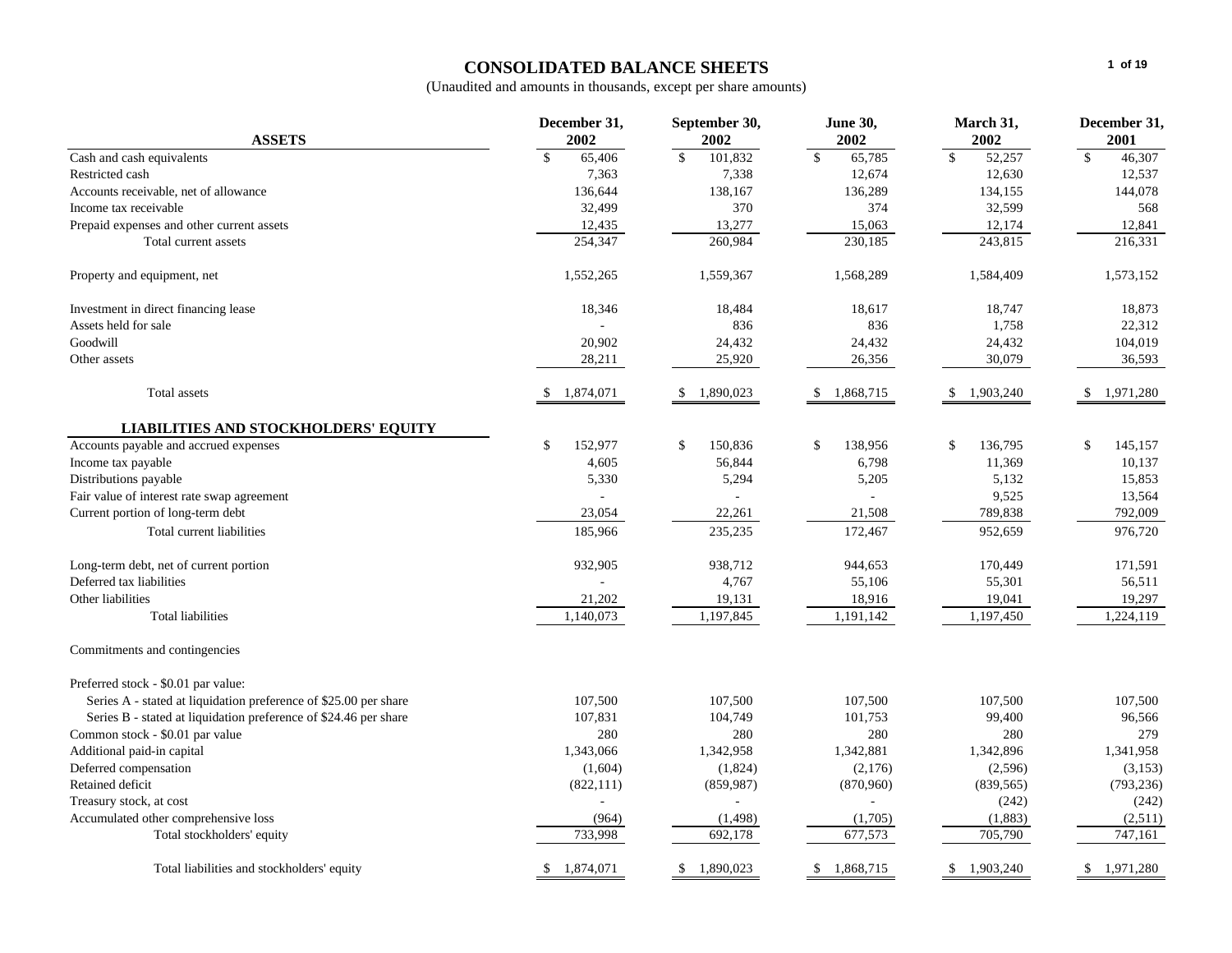#### **CONSOLIDATED STATEMENTS OF OPERATIONS**

|                                                                 |                    | For the Three Months Ended |              |           |                                 |             |           |
|-----------------------------------------------------------------|--------------------|----------------------------|--------------|-----------|---------------------------------|-------------|-----------|
|                                                                 |                    | December 31,               |              |           | For the Year Ended December 31, |             |           |
|                                                                 |                    | 2002                       |              | 2001      | 2002                            |             | 2001      |
| <b>REVENUE:</b>                                                 |                    |                            |              |           |                                 |             |           |
| Management:                                                     |                    |                            |              |           |                                 |             |           |
| Federal                                                         | $\mathsf{s}$       | 84,361                     | \$           | 70,553    | \$<br>312,574                   | \$          | 270,179   |
| State                                                           |                    | 126,067                    |              | 130,340   | 504,415                         |             | 526,958   |
| Local                                                           |                    | 23,417                     |              | 19,866    | 87,595                          |             | 76,557    |
| Other                                                           |                    | 9,691                      |              | 9,986     | 38,524                          |             | 40,184    |
| Total management revenue                                        |                    | 243,536                    |              | 230,745   | 943,108                         |             | 913,878   |
| Transportation                                                  |                    | 3,901                      |              | 3,654     | 15,961                          |             | 16,062    |
| Rental                                                          |                    | 920                        |              | 937       | 3,701                           |             | 5,718     |
| Other                                                           |                    |                            |              | 49        | 68                              |             | 695       |
|                                                                 |                    | 248,357                    |              | 235,385   | 962,838                         |             | 936,353   |
| <b>EXPENSES:</b>                                                |                    |                            |              |           |                                 |             |           |
| Operating:                                                      |                    |                            |              |           |                                 |             |           |
| Facility fixed                                                  |                    | 133,852                    |              | 130,977   | 530,084                         |             | 518,230   |
| Facility variable                                               |                    | 51,797                     |              | 46,752    | 196,995                         |             | 186,577   |
| Transportation                                                  |                    | 3,918                      |              | 3,934     | 16,187                          |             | 15,541    |
| Other                                                           |                    | 110                        |              | 168       | 808                             |             | 1,120     |
| Total operating expenses                                        |                    | 189,677                    |              | 181,831   | 744,074                         |             | 721,468   |
| General and administrative                                      |                    | 13,245                     |              | 9,103     | 36,907                          |             | 34,568    |
| Depreciation and amortization                                   |                    | 13,553                     |              | 13,836    | 51,878                          |             | 53,279    |
|                                                                 |                    | 216,475                    |              | 204,770   | 832,859                         |             | 809,315   |
|                                                                 |                    |                            |              |           |                                 |             |           |
| <b>OPERATING INCOME</b>                                         |                    | 31,882                     |              | 30,615    | 129,979                         |             | 127,038   |
|                                                                 |                    |                            |              |           |                                 |             |           |
| OTHER (INCOME) EXPENSE:                                         |                    |                            |              |           |                                 |             |           |
| Equity in loss of joint venture                                 |                    | 90                         |              | 93        | 153                             |             | 358       |
| Interest expense, net                                           |                    | 18.101                     |              | 29,000    | 87,478                          |             | 126,242   |
| Change in fair value of derivative instruments                  |                    | 628                        |              | (26, 499) | (2,206)                         |             | (14, 554) |
| (Gain) loss on disposal of assets                               |                    | 54                         |              | (67)      | 111                             |             | 74        |
| Unrealized foreign currency transaction (gain) loss             |                    | (180)                      |              | 90        | (622)                           |             | 219       |
|                                                                 |                    | 18,693                     |              | 2,617     | 84,914                          |             | 112,339   |
| INCOME FROM CONTINUING OPERATIONS BEFORE INCOME TAXES,          |                    |                            |              |           |                                 |             |           |
|                                                                 |                    |                            |              |           |                                 |             |           |
| EXTRAORDINARY CHARGE AND CUMULATIVE EFFECT OF ACCOUNTING CHANGE |                    | 13,189                     |              | 27,998    | 45,065                          |             | 14,699    |
| Income tax (expense) benefit                                    |                    | 30,021                     |              | 1,744     | 63,284                          |             | 3,358     |
|                                                                 |                    |                            |              |           |                                 |             |           |
| INCOME FROM CONTINUING OPERATIONS BEFORE EXTRAORDINARY          |                    |                            |              |           |                                 |             |           |
| CHARGE AND CUMULATIVE EFFECT OF ACCOUNTING CHANGE               |                    | 43,210                     |              | 29,742    | 108,349                         |             | 18,057    |
|                                                                 |                    |                            |              |           |                                 |             |           |
| Income from discontinued operations, net of taxes               |                    | 51                         |              | 1,309     | 681                             |             | 7,637     |
| Extraordinary charge                                            |                    |                            |              |           | (36, 670)                       |             |           |
| Cumulative effect of accounting change                          |                    |                            |              |           | (80, 276)                       |             |           |
| <b>NET INCOME (LOSS)</b>                                        |                    | 43,261                     |              | 31,051    | (7,916)                         |             | 25,694    |
| Distributions to preferred stockholders                         |                    | (5,385)                    |              | (5,109)   | (20, 959)                       |             | (20, 024) |
| NET INCOME (LOSS) AVAILABLE TO COMMON STOCKHOLDERS              |                    | 37,876                     | S            | 25,942    | (28, 875)                       |             | 5,670     |
|                                                                 |                    |                            |              |           |                                 |             |           |
| <b>BASIC EARNINGS (LOSS) PER SHARE</b>                          |                    | 1.37                       | \$           | 1.05      | (1.04)                          | \$          | 0.23      |
| <b>DILUTED EARNINGS (LOSS) PER SHARE</b>                        | $\mathbf{\hat{S}}$ | 1.14                       | $\mathbf{s}$ | 0.80      | \$<br>(0.52)                    | $\mathbf S$ | 0.23      |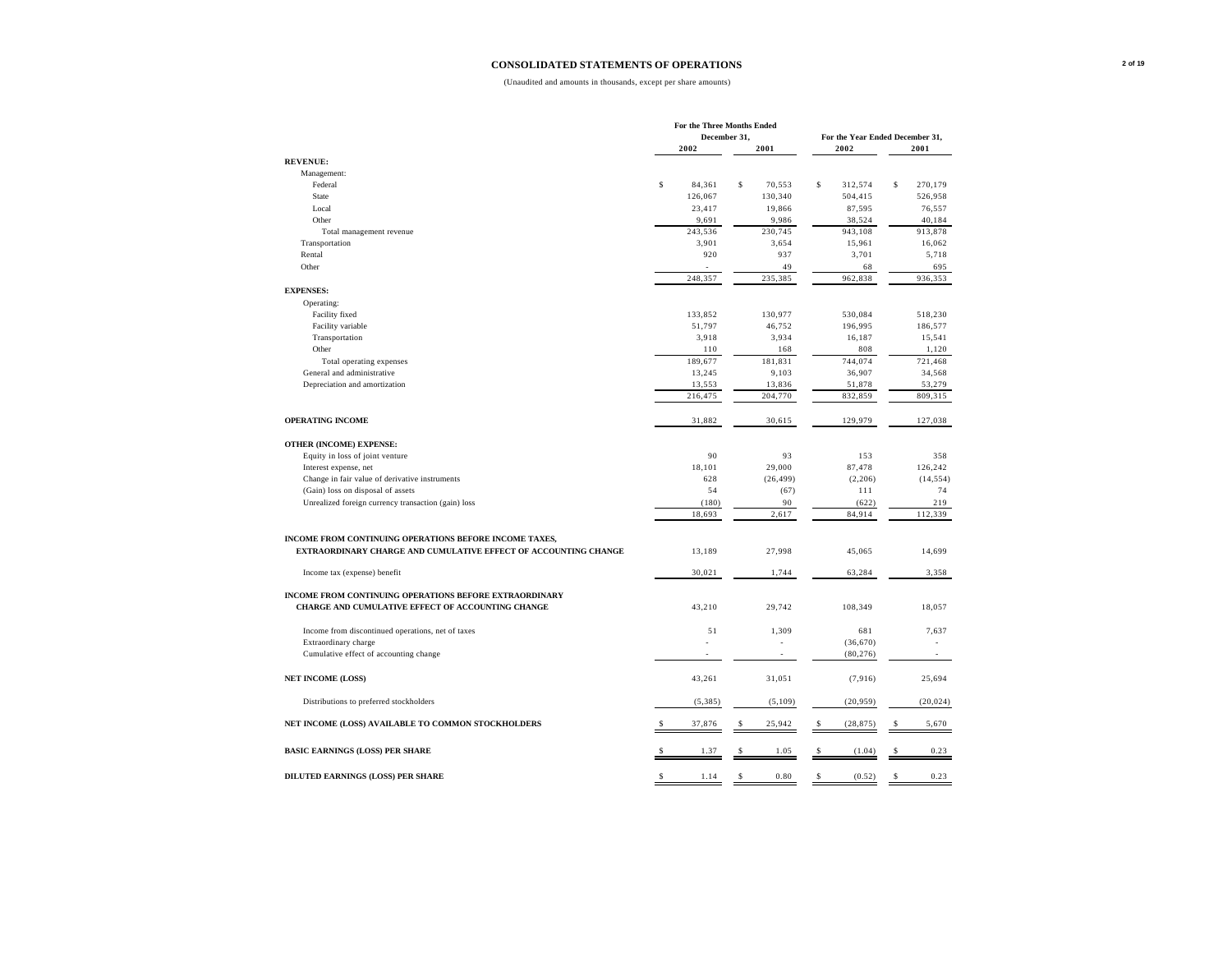#### **CONSOLIDATED STATEMENTS OF OPERATIONS**

|                                                                 |              | <b>As Adjusted for Discontinued Operations</b> |               |              |
|-----------------------------------------------------------------|--------------|------------------------------------------------|---------------|--------------|
|                                                                 |              | For the Three Months Ended                     |               |              |
|                                                                 |              |                                                |               |              |
|                                                                 | March 31,    | June 30,                                       | September 30, | December 31, |
|                                                                 | 2002         | 2002                                           | 2002          | 2002         |
| <b>REVENUE:</b>                                                 |              |                                                |               |              |
| Management:                                                     |              | \$                                             |               |              |
| Federal                                                         | \$<br>70,685 | 77,783                                         | \$<br>79,745  | \$<br>84,361 |
| State                                                           | 125,523      | 124,777                                        | 128,048       | 126,067      |
| Local<br>Other                                                  | 19,905       | 20,989                                         | 23,284        | 23,417       |
|                                                                 | 9,614        | 9,593                                          | 9,626         | 9,691        |
| Total management revenue                                        | 225,727      | 233,142                                        | 240,703       | 243,536      |
| Transportation                                                  | 3,838        | 4,040                                          | 4,182         | 3,901        |
| Rental                                                          | 947          | 950                                            | 884           | 920          |
| Other                                                           | 43           | 25                                             |               |              |
|                                                                 | 230,555      | 238,157                                        | 245,769       | 248,357      |
| <b>EXPENSES:</b>                                                |              |                                                |               |              |
| Operating:                                                      |              |                                                |               |              |
| Facility fixed                                                  | 131,337      | 131,537                                        | 133,358       | 133,852      |
| Facility variable                                               | 45,068       | 48,622                                         | 51,508        | 51,797       |
| Transportation                                                  | 4,186        | 4,055                                          | 4,028         | 3,918        |
| Other                                                           | 350          | 185                                            | 163           | 110          |
| Total operating expenses                                        | 180,941      | 184,399                                        | 189,057       | 189,677      |
| General and administrative                                      | 7,191        | 8,344                                          | 8,127         | 13,245       |
| Depreciation and amortization                                   | 12,288       | 12,623                                         | 13,414        | 13,553       |
|                                                                 | 200,420      | 205,366                                        | 210,598       | 216,475      |
|                                                                 |              |                                                |               |              |
| <b>OPERATING INCOME</b>                                         | 30,135       | 32,791                                         | 35,171        | 31,882       |
|                                                                 |              |                                                |               |              |
| OTHER (INCOME) EXPENSE:                                         |              |                                                |               |              |
| Equity in (earnings) loss of joint venture                      | (117)        | 90                                             | 90            | 90           |
| Interest expense, net                                           | 28,886       | 22,532                                         | 17,959        | 18,101       |
| Change in fair value of derivative instruments                  | (3, 411)     | (51)                                           | 628           | 628          |
| (Gain) loss on disposal of assets                               | (3)          | 54                                             | 6             | 54           |
| Unrealized foreign currency transaction (gain) loss             | 95           | (422)                                          | (115)         | (180)        |
|                                                                 | 25,450       | 22,203                                         | 18,568        | 18,693       |
|                                                                 |              |                                                |               |              |
| INCOME FROM CONTINUING OPERATIONS BEFORE INCOME TAXES,          |              |                                                |               |              |
| EXTRAORDINARY CHARGE AND CUMULATIVE EFFECT OF ACCOUNTING CHANGE | 4,685        | 10,588                                         | 16,603        | 13,189       |
| Income tax benefit                                              | 32,769       | 119                                            | 375           | 30,021       |
|                                                                 |              |                                                |               |              |
|                                                                 |              |                                                |               |              |
| INCOME FROM CONTINUING OPERATIONS BEFORE EXTRAORDINARY          |              |                                                |               |              |
| CHARGE AND CUMULATIVE EFFECT OF ACCOUNTING CHANGE               | 37,454       | 10,707                                         | 16,978        | 43,210       |
|                                                                 |              |                                                |               |              |
| Income (loss) from discontinued operations, net of taxes        | 1,570        | (227)                                          | (713)         | 51           |
| Extraordinary charge                                            |              | (36, 670)                                      |               |              |
| Cumulative effect of accounting change                          | (80, 276)    |                                                |               |              |
|                                                                 |              |                                                |               |              |
| <b>NET INCOME (LOSS)</b>                                        | (41, 252)    | (26, 190)                                      | 16,265        | 43,261       |
|                                                                 |              |                                                |               |              |
| Distributions to preferred stockholders                         | (5,077)      | (5,205)                                        | (5, 292)      | (5, 385)     |
| NET INCOME (LOSS) AVAILABLE TO COMMON STOCKHOLDERS              | (46, 329)    | (31, 395)                                      | \$<br>10,973  | \$<br>37,876 |
| <b>BASIC EARNINGS (LOSS) PER SHARE</b>                          | (1.68)       | (1.14)                                         | \$<br>0.40    | \$<br>1.37   |
|                                                                 |              |                                                |               |              |
| DILUTED EARNINGS (LOSS) PER SHARE                               | \$<br>(1.23) | \$<br>(0.96)                                   | \$<br>0.36    | \$<br>1.14   |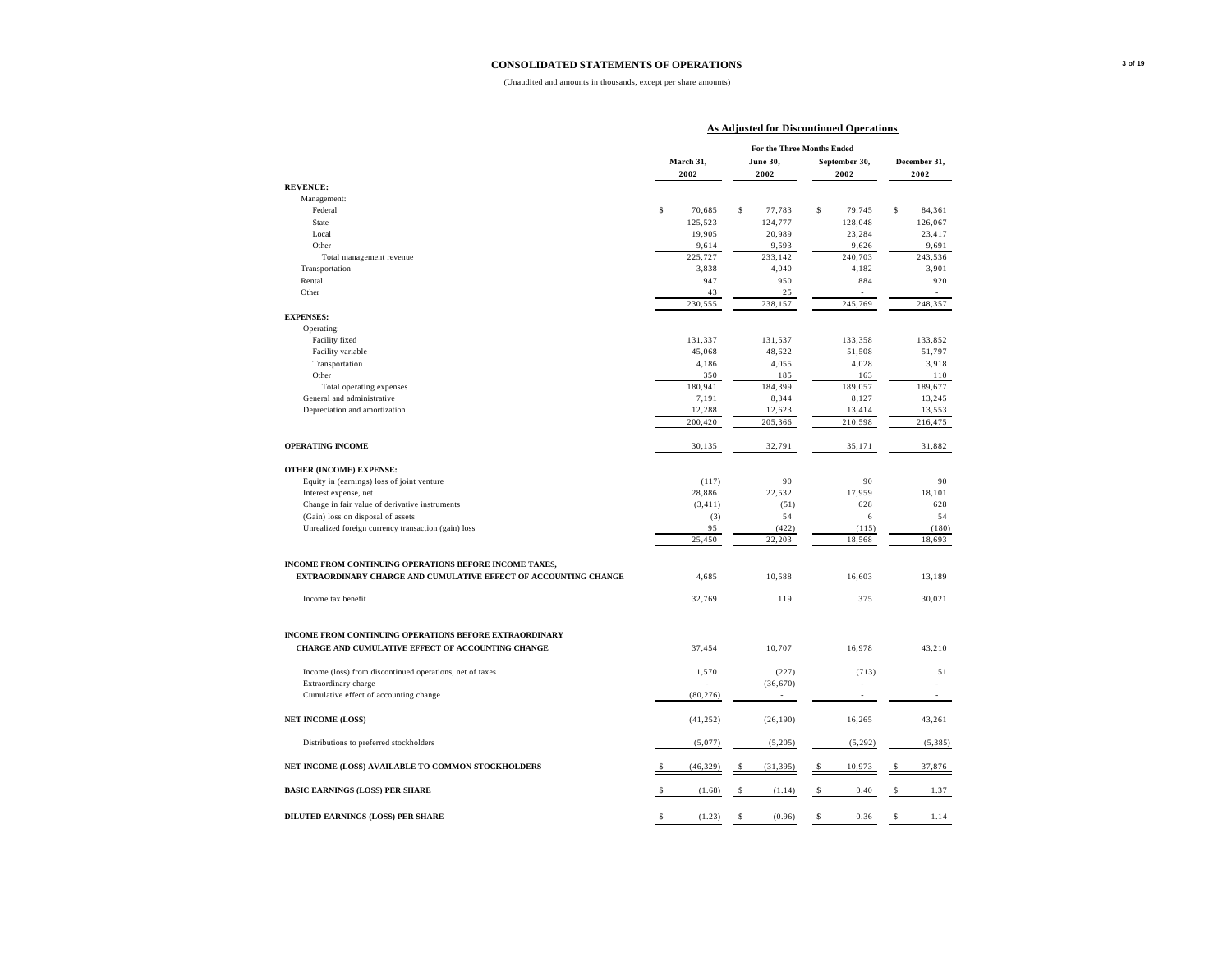#### **RECONCILIATION OF BASIC TO DILUTED EARNINGS PER SHARE**

(Unaudited and amounts in thousands, except per share amounts)

|                                                                                                             |               | For the Three Months Ended December 31,<br>2002 |                    | 2001                     |              | For the Year Ended December 31,<br>2002 | 2001          |
|-------------------------------------------------------------------------------------------------------------|---------------|-------------------------------------------------|--------------------|--------------------------|--------------|-----------------------------------------|---------------|
| Basic:                                                                                                      |               |                                                 |                    |                          |              |                                         |               |
| Income (loss) from continuing operations before extraordinary                                               |               |                                                 |                    |                          |              |                                         |               |
| charge and cumulative effect of accounting change                                                           | \$            | 37,825                                          | \$                 | 24,633                   | \$           | 87,390                                  | \$<br>(1,967) |
| Income from discontinued operations, net of taxes                                                           |               | 51                                              |                    | 1,309                    |              | 681                                     | 7,637         |
| Extraordinary charge                                                                                        |               |                                                 |                    |                          |              | (36,670)                                |               |
| Cumulative effect of accounting change                                                                      |               |                                                 |                    |                          |              | (80, 276)                               |               |
| Net income (loss) available to common stockholders                                                          | $\mathbf{s}$  | 37,876                                          | $\mathcal{S}$      | 25,942                   | $\mathbb{S}$ | (28, 875)                               | \$<br>5,670   |
| Diluted:                                                                                                    |               |                                                 |                    |                          |              |                                         |               |
| Income (loss) from continuing operations before extraordinary                                               |               |                                                 |                    |                          |              |                                         |               |
| charge and cumulative effect of accounting change                                                           | \$            | 37,825                                          | \$                 | 24,633                   | \$           | 87,390                                  | \$<br>(1,967) |
| Interest expense applicable to convertible notes *                                                          |               | 2,641                                           |                    | 2,533                    |              | 10,251                                  | $\sim$        |
| Diluted income (loss) from continuing operations before                                                     |               |                                                 |                    |                          |              |                                         |               |
| extraordinary charge and cumulative effect of accounting change                                             |               | 40,466                                          |                    | 27,166                   |              | 97,641                                  | (1,967)       |
| Income from discontinued operations, net of taxes                                                           |               | 51                                              |                    | 1,309                    |              | 681                                     | 7,637         |
| Extraordinary charge                                                                                        |               |                                                 |                    |                          |              | (36,670)                                |               |
| Cumulative effect of accounting change                                                                      |               |                                                 |                    |                          |              | (80, 276)                               |               |
| Diluted net income (loss) available to common stockholders                                                  | <sup>\$</sup> | 40,517                                          | $\mathbf{\hat{S}}$ | 28,475                   | \$           | (18, 624)                               | \$<br>5,670   |
|                                                                                                             |               |                                                 |                    |                          |              |                                         |               |
| Basic:                                                                                                      |               |                                                 |                    |                          |              |                                         |               |
| Weighted average common shares outstanding                                                                  |               | 27,979                                          |                    | 25,162                   |              | 27,952                                  | 24,740        |
| Unvested restricted common stock                                                                            |               | (283)                                           |                    | (360)                    |              | (283)                                   | (360)         |
| Weighted average common shares outstanding-basic                                                            |               | 27,696                                          |                    | 24,802                   |              | 27,669                                  | 24,380        |
| Diluted:                                                                                                    |               |                                                 |                    |                          |              |                                         |               |
| Weighted average common shares outstanding-basic                                                            |               | 27,696                                          |                    | 24,802                   |              | 27,669                                  | 24,380        |
| Effect of dilutive securities: **                                                                           |               |                                                 |                    |                          |              |                                         |               |
| Stock options and warrants                                                                                  |               | 629                                             |                    | 685                      |              | 621                                     |               |
| Stockholder litigation                                                                                      |               | 310                                             |                    | 3,068                    |              | 310                                     |               |
| Convertible notes                                                                                           |               | 6,733                                           |                    | 6,827                    |              | 6,736                                   |               |
| Restricted stock-based compensation                                                                         |               | 239                                             |                    | 267                      |              | 238                                     |               |
| Weighted average shares and assumed conversions-diluted                                                     |               | 35,607                                          |                    | 35,649                   |              | 35,574                                  | 24,380        |
|                                                                                                             |               |                                                 |                    |                          |              |                                         |               |
| Basic earnings (loss) per share:                                                                            |               |                                                 |                    |                          |              |                                         |               |
| Income (loss) from continuing operations before extraordinary                                               |               |                                                 |                    |                          |              |                                         |               |
| charge and cumulative effect of accounting change                                                           | \$            | 1.37                                            | \$                 | 1.00                     | \$           | 3.17                                    | \$<br>(0.08)  |
| Income from discontinued operations, net of taxes                                                           |               |                                                 |                    | 0.05                     |              | 0.02                                    | 0.31          |
| Extraordinary charge                                                                                        |               |                                                 |                    | ÷                        |              | (1.33)                                  | ×.            |
| Cumulative effect of accounting change                                                                      |               |                                                 |                    | $\overline{\phantom{a}}$ |              | (2.90)                                  |               |
| Net income (loss) available to common stockholders                                                          | S             | 1.37                                            | $\mathbf{\hat{S}}$ | 1.05                     | \$           | (1.04)                                  | \$<br>0.23    |
| Diluted earnings (loss) per share:                                                                          |               |                                                 |                    |                          |              |                                         |               |
| Income (loss) from continuing operations before extraordinary                                               |               |                                                 |                    |                          |              |                                         |               |
| charge and cumulative effect of accounting change                                                           | \$            | 1.14                                            | \$                 | 0.76                     | \$           | 2.75                                    | \$<br>(0.08)  |
| Income from discontinued operations, net of taxes                                                           |               |                                                 |                    | 0.04                     |              | 0.02                                    | 0.31          |
| Extraordinary charge                                                                                        |               |                                                 |                    |                          |              | (1.03)                                  |               |
| Cumulative effect of accounting change                                                                      |               |                                                 |                    |                          |              | (2.26)                                  |               |
| Diluted net income (loss) available to common stockholders                                                  | \$            | 1.14                                            | \$                 | 0.80                     | $\mathbb{S}$ | (0.52)                                  | \$<br>0.23    |
|                                                                                                             |               |                                                 |                    |                          |              |                                         |               |
| 宋                                                                                                           |               |                                                 |                    |                          |              |                                         |               |
| For the twelve month period in 2001, \$10,653 is not presented, as the effect is anti-dilutive.<br>$\pm\pm$ |               |                                                 |                    |                          |              |                                         |               |
| Although amounts are not included for the periods presented, as the effects are anti-dilutive,              |               |                                                 |                    |                          |              |                                         |               |
| additional shares would have been as follows, if dilutive:                                                  |               |                                                 |                    |                          |              |                                         |               |

 $-$  10,839

Stock options and warrants using the treasury stock method<br>Stockholder litigation and warrants using the treasury stock method and the stockholder litigation and warrants using the treasury stock method and stockholder lit

Stockholder litigation and the stockholder litigation and the stockholder litigation and the stockholder litigation and the stockholder litigation and the stockholder litigation and the stockholder litigation and the stock Convertible notes using the if-converted method  $\overline{a}$ 

Restricted stock-based compensation using the treasury stock method and a state of the context of the context of the context of the context of the context of the context of the context of the context of the context of the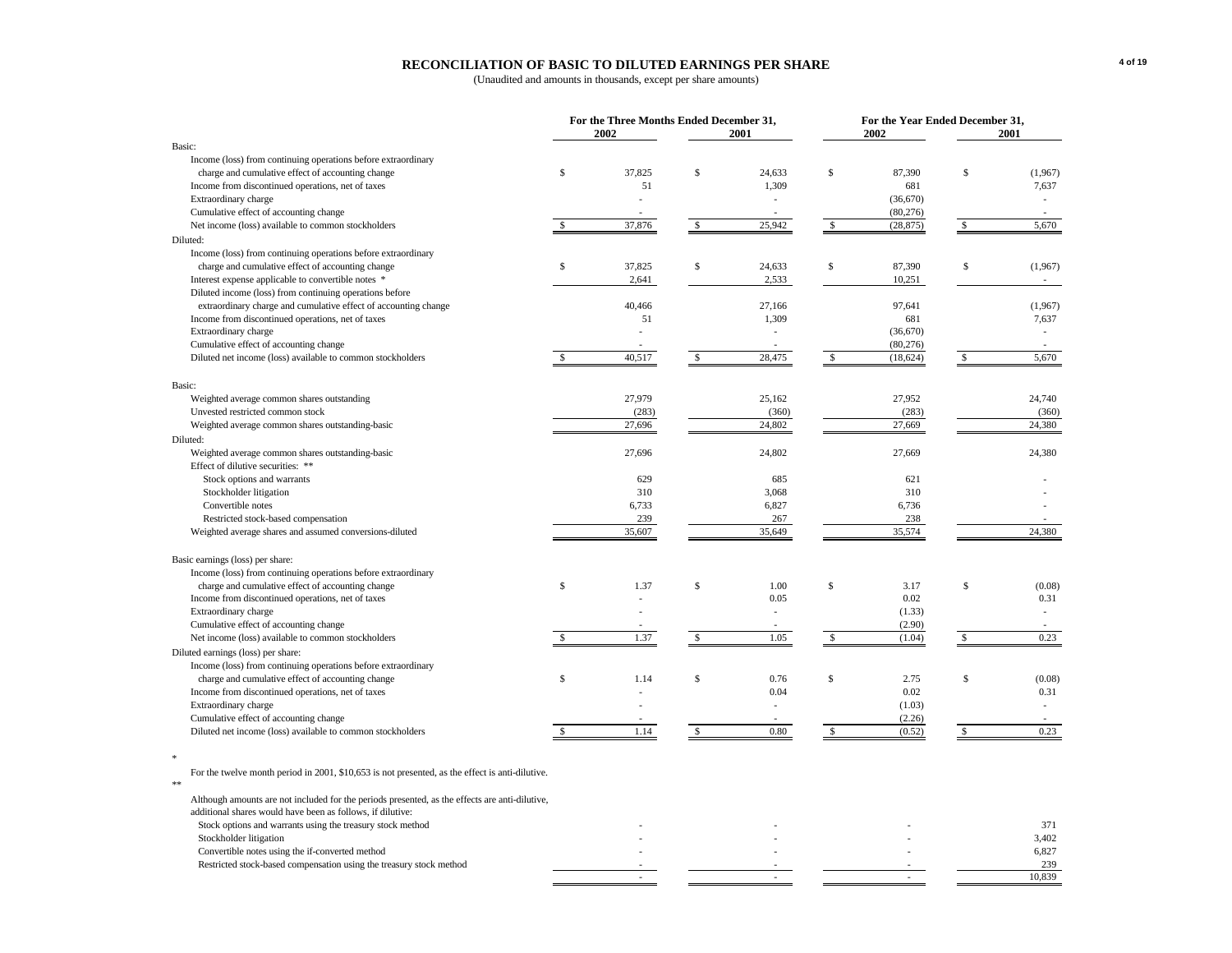|                                                                |                         | December 31, 2002 |              | September 30, 2002 |                         | June 30, 2002 |                          | <b>March 31, 2002</b> |              | December 31, 2001 |
|----------------------------------------------------------------|-------------------------|-------------------|--------------|--------------------|-------------------------|---------------|--------------------------|-----------------------|--------------|-------------------|
| <b>BALANCE SHEET:</b>                                          |                         |                   |              |                    |                         |               |                          |                       |              |                   |
| Property and equipment                                         | $\mathbb S$             | 1,738,650         | $\mathbb S$  | 1,733,139          | $\mathbb{S}$            | 1,728,842     | $\mathbb S$              | 1,732,853             | $\mathbb S$  | 1,707,028         |
| Accumulated depreciation and amortization                      |                         | (186, 385)        |              | (173, 772)         |                         | (160, 553)    |                          | (148, 444)            |              | (133, 876)        |
| Property and equipment, net                                    | $\mathbb{S}$            | 1,552,265         | $\mathbb{S}$ | 1,559,367          | \$                      | 1,568,289     | S                        | 1,584,409             | \$           | 1,573,152         |
| Assets held for sale                                           | s                       |                   | \$           | 836                | \$                      | 836           | s                        | 1,758                 | \$           | 22,312            |
| Total assets                                                   | $\mathbb S$             | 1,874,071         | $\mathbb S$  | 1,890,023          | $\mathbb{S}$            | 1,868,715     | $\mathbb S$              | 1,903,240             | \$           | 1,971,280         |
| Maintenance capital expenditures for the quarter ended         | \$                      | 3,428             | \$           | 2,132              | S                       | 2,792         | \$                       | 3,902                 | s            | 3,284             |
| Total debt                                                     | s                       | 955,959           | \$           | 960,973            | S                       | 966,161       | \$                       | 960,287               | \$           | 963,600           |
| Equity book value                                              | Ŝ                       | 733,998           | $\mathbb S$  | 692,178            | $\mathbb{S}$            | 677,573       | $\mathbb S$              | 705,790               | $\mathbb S$  | 747,161           |
| <b>LIQUIDITY:</b>                                              |                         |                   |              |                    |                         |               |                          |                       |              |                   |
| Cash and cash equivalents                                      | \$                      | 65,406            | \$           | 101,832            | $\mathbb{S}$            | 65,785        | \$                       | 52,257                | \$           | 46,307            |
| Availability under revolving credit facility                   | $\mathbb S$             | 57,969            | \$           | 60,175             | $\mathbb{S}$            | 61,175        | $\mathbb S$              | 50,000                | $\mathbb{S}$ | 50,000            |
| <b>CAPITALIZATION:</b>                                         |                         |                   |              |                    |                         |               |                          |                       |              |                   |
| Common shares outstanding                                      |                         | 27,986            |              | 27,989             |                         | 27,990        |                          | 27,978                |              | 27,920            |
| Common share price at end of period                            | -S                      | 17.15             | \$           | 14.05              | S                       | 17.30         | \$                       | 13.00                 | S            | 18.56             |
| Market value of common equity at end of period                 | $\overline{\mathbf{s}}$ | 479,960           | $\mathbb{S}$ | 393,245            | $\overline{\mathbf{s}}$ | 484,227       | $\overline{\mathcal{S}}$ | 363,714               | $\sqrt{s}$   | 518,195           |
| Preferred shares outstanding - Series A                        |                         | 4,300             |              | 4,300              |                         | 4,300         |                          | 4,300                 |              | 4,300             |
| Preferred share price at end of period - Series A              | S                       | 21.50             | S            | 20.25              | S                       | 20.30         | \$                       | 17.30                 | \$           | 18.60             |
| Market value of preferred equity at end of period - Series A   | $\mathbb S$             | 92,450            | $\mathbb{S}$ | 87,075             | $\mathbb{S}$            | 87,290        | $\mathbb{S}$             | 74,390                | $\mathbb{S}$ | 79,980            |
| Preferred shares outstanding - Series B                        |                         | 4,408             |              | 4,282              |                         | 4,160         |                          | 4,064                 |              | 3,948             |
| Preferred share price at end of period - Series B              | s                       | 25.00             | \$           | 23.23              | S                       | 23.63         | $\mathbb{S}$             | 19.60                 | \$           | 19.65             |
| Market value of preferred equity at end of period - Series B   | $\mathbf{s}$            | 110,200           | $\mathbb S$  | 99,471             | $\mathbb S$             | 98,301        | $\mathbb S$              | 79,654                | $\mathbb{S}$ | 77,578            |
| Total equity market capitalization                             | $\mathbb{S}$            | 682,610           | $\mathbb{S}$ | 579,791            | $\mathbb{S}$            | 669,818       | $\mathbb{S}$             | 517,758               | $\mathbb{S}$ | 675,753           |
| Total market capitalization (market value of equity plus debt) | S                       | 1,638,569         | \$           | 1,540,764          | $\mathbb{S}$            | 1,635,979     | \$                       | 1,478,045             | $\mathbb{S}$ | 1,639,353         |
| <b>EBITDA</b>                                                  | $\mathbb{S}$            | 45,266            | $\mathbb{S}$ | 48,136             | $\mathbb{S}$            | 46,617        | $\mathbb S$              | 45,073                | $\mathbb S$  | 47,260            |
| <b>ADJUSTED FREE CASH FLOW</b>                                 | \$                      | 23,082            | \$           | 27,251             | $\mathbb{S}$            | 18,463        | \$                       | 16,442                | \$           | 18,328            |
| <b>ADJUSTED FREE CASH FLOW PER SHARE:</b>                      |                         |                   |              |                    |                         |               |                          |                       |              |                   |
| Basic adjusted free cash flow per share                        |                         | 0.83              | S.           | 0.98               | <b>S</b>                | 0.67          | S                        | 0.59                  | \$.          | 0.74              |
| Diluted adjusted free cash flow per share                      | $\overline{s}$          | 0.72              | Ŝ            | 0.84               | $\overline{\mathbf{s}}$ | 0.59          | Ŝ                        | 0.53                  | Ŝ            | 0.59              |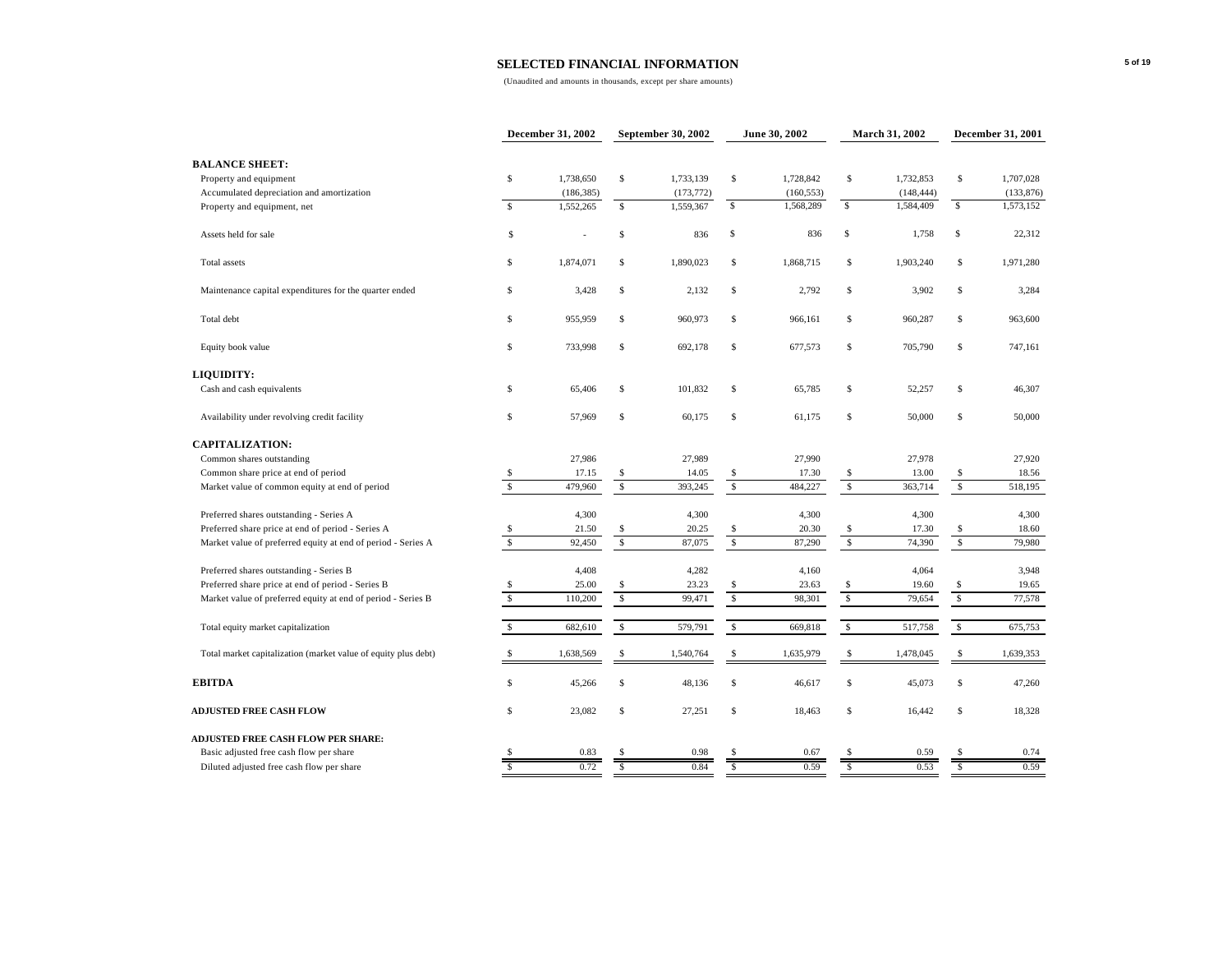|                                                                             |                         | For the Three Months Ended December 31, |             |                    |                         | For the Year Ended December 31, |                         |                    |
|-----------------------------------------------------------------------------|-------------------------|-----------------------------------------|-------------|--------------------|-------------------------|---------------------------------|-------------------------|--------------------|
|                                                                             |                         | 2002                                    |             | 2001               |                         | 2002                            |                         | 2001               |
| Number of days per period                                                   |                         | 92                                      |             | 92                 |                         | 365                             |                         | 365                |
| <b>ALL FACILITIES:</b>                                                      |                         |                                         |             |                    |                         |                                 |                         |                    |
| Average available beds                                                      |                         | 58,206                                  |             | 58,708             |                         | 58,487                          |                         | 58,855             |
| Average compensated occupancy                                               |                         | 91.2%                                   |             | 87.6%              |                         | 89.6%                           |                         | 88.4%              |
| Total compensated man-days                                                  |                         | 4,885,806                               |             | 4,732,474          |                         | 19,121,088                      |                         | 18,995,016         |
| Revenue per compensated man-day                                             | $\mathbb{S}$            | 49.85                                   | Ŝ           | 48.76              | $\mathbb{S}$            | 49.32                           | $\mathsf{s}$            | 48.11              |
| Operating expenses per compensated man-day:                                 |                         |                                         |             |                    |                         |                                 |                         |                    |
| Fixed expense                                                               |                         | 27.40                                   |             | 27.68              |                         | 27.72                           |                         | 27.28              |
| Variable expense                                                            |                         | 10.60                                   |             | 9.88               |                         | 10.30                           |                         | 9.82               |
| Total                                                                       |                         | 38.00                                   |             | 37.56              |                         | 38.02                           |                         | 37.10              |
| Operating margin per compensated man-day                                    |                         | 11.85                                   |             | 11.20              |                         | 11.30                           |                         | 11.01              |
| Operating margin rate                                                       |                         | 23.8%                                   |             | 23.0%              |                         | 22.9%                           |                         | 22.9%              |
| DEPRECIATION AND AMORTIZATION:                                              |                         |                                         |             |                    |                         |                                 |                         |                    |
| Depreciation expense                                                        |                         | 13,612                                  |             | 13,011             |                         | 53,508                          |                         | 51,787             |
| Amortization of goodwill                                                    |                         |                                         |             | 1,887              |                         |                                 |                         | 7,551              |
| Amortization of other intangible assets                                     |                         | 81                                      |             | 490                |                         | 446                             |                         | 2,478              |
| Amortization of negative contract values                                    |                         | (140)                                   |             | (1, 552)           |                         | (2,076)                         |                         | (8, 537)           |
| Depreciation and amortization                                               | $\mathsf{s}$            | 13,553                                  | \$          | 13,836             | \$                      | 51,878                          | \$                      | 53,279             |
| <b>ADJUSTED FREE CASH FLOW:</b>                                             |                         |                                         |             |                    |                         |                                 |                         |                    |
| Pre-tax income (loss) available to common stockholders                      | Ŝ                       | 7.855                                   | Ŝ           | 24.198             | \$                      | (92, 159)                       | $\mathsf{s}$            | 2,312              |
| Extraordinary charge                                                        |                         |                                         |             |                    |                         | 36,670                          |                         |                    |
| Cumulative effect of accounting change                                      |                         |                                         |             |                    |                         | 80,276                          |                         |                    |
| Income taxes paid                                                           |                         | (141)                                   |             | (482)              |                         | (4,251)                         |                         | (3,014)            |
| Depreciation and amortization                                               |                         | 13,553                                  |             | 13,836             |                         | 51,878                          |                         | 53,279             |
| Depreciation and amortization for discontinued operations                   |                         |                                         |             | 211                |                         | 2,509                           |                         | 856                |
| Income tax expense for discontinued operations                              |                         | L,                                      |             | 1,401              |                         | 600                             |                         | 4,494              |
| Amortization of debt costs and other non-cash interest                      |                         | 1,380                                   |             | 5,988              |                         | 11,816                          |                         | 23,114             |
|                                                                             |                         | 628                                     |             |                    |                         |                                 |                         |                    |
| Change in fair value of derivative instruments                              |                         |                                         |             | (26, 499)          |                         | (2,206)                         |                         | (14, 554)          |
| Series B preferred stock dividends satisfied with series B preferred stock* |                         | 3,235                                   |             | 2,959              |                         | 12,359                          |                         | 11,424             |
| Maintenance capital expenditures<br>Adjusted free cash flow*                | S                       | (3, 428)<br>23,082                      | \$          | (3, 284)<br>18,328 | \$                      | (12, 254)<br>85,238             | S                       | (6, 435)<br>71,476 |
|                                                                             |                         |                                         |             |                    |                         |                                 |                         |                    |
| *Pro forma for cash dividend on series B preferred stock                    | S                       | 19,847                                  | Ŝ           | 15,369             | \$                      | 72,879                          | \$                      | 60,052             |
| <b>ADJUSTED FREE CASH FLOW PER SHARE:</b>                                   |                         |                                         |             |                    |                         |                                 |                         |                    |
| Basic                                                                       | S                       | 0.83                                    | \$          | 0.74               | \$                      | 3.08                            | s                       | 2.93               |
| Diluted                                                                     | $\mathbb{S}$            | 0.72                                    | $\mathbb S$ | 0.59               | \$                      | 2.68                            | $\mathbb{S}$            | 2.33               |
| Basic--pro forma for cash dividend on series B preferred stock              | $\mathbb{S}$            | 0.72                                    | s           | 0.62               | $\mathbb{S}$            | 2.63                            | \$                      | 2.46               |
| Diluted--pro forma for cash dividend on series B preferred stock            | $\overline{\mathbf{s}}$ | 0.63                                    | S           | 0.50               | $\overline{\mathsf{s}}$ | 2.34                            | $\overline{\mathbf{s}}$ | 1.97               |
|                                                                             |                         |                                         |             |                    |                         |                                 |                         |                    |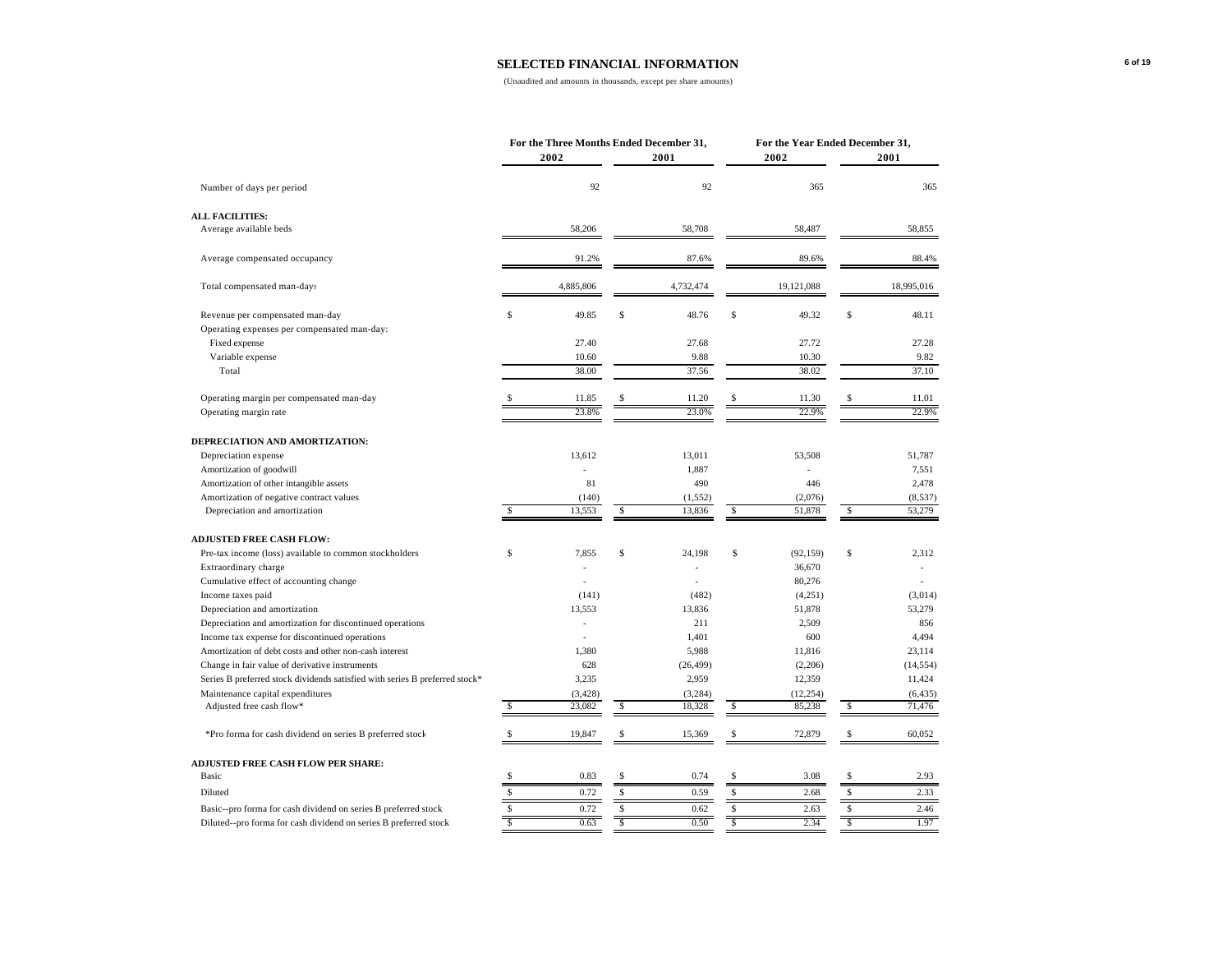|                                             |              | For the Three Months Ended December 31, |    |           |              | For the Year Ended December 31, |              |            |
|---------------------------------------------|--------------|-----------------------------------------|----|-----------|--------------|---------------------------------|--------------|------------|
|                                             |              | 2002                                    |    | 2001      |              | 2002                            |              | 2001       |
| <b>MANAGED ONLY FACILITIES:</b>             |              |                                         |    |           |              |                                 |              |            |
| Management revenue                          | $\mathbb S$  | 76,613                                  | \$ | 74,713    | $\mathbb{S}$ | 304,003                         | $\mathbb S$  | 294,226    |
| Operating expenses:                         |              |                                         |    |           |              |                                 |              |            |
| Fixed expense                               |              | 45,273                                  |    | 45,402    |              | 183,413                         |              | 181,377    |
| Variable expense                            |              | 16,952                                  |    | 15,076    |              | 64,330                          |              | 59,038     |
| Total                                       |              | 62,225                                  |    | 60,478    |              | 247,743                         |              | 240,415    |
| Contribution                                | $\mathsf{s}$ | 14,388                                  | \$ | 14,235    | $\mathbb{S}$ | 56,260                          | $\mathbb{S}$ | 53,811     |
| Average available beds                      |              | 19,372                                  |    | 20,388    |              | 20,038                          |              | 20,518     |
| Average compensated occupancy               |              | 102.3%                                  |    | 99.4%     |              | 101.4%                          |              | 99.4%      |
| Total compensated man-days                  |              | 1,824,041                               |    | 1,864,732 |              | 7,418,564                       |              | 7,441,732  |
|                                             |              |                                         |    |           |              |                                 |              |            |
| Revenue per compensated man-day             | Ŝ            | 42.00                                   | \$ | 40.07     | \$           | 40.98                           | \$           | 39.54      |
| Operating expenses per compensated man-day: |              |                                         |    |           |              |                                 |              |            |
| Fixed expense                               |              | 24.82                                   |    | 24.35     |              | 24.72                           |              | 24.37      |
| Variable expense                            |              | 9.29                                    |    | 8.08      |              | 8.67                            |              | 7.93       |
| Total                                       |              | 34.11                                   |    | 32.43     |              | 33.40                           |              | 32.31      |
| Operating margin per compensated man-day    |              | 7.89                                    | \$ | 7.63      | \$           | 7.58                            | \$           | 7.23       |
| Operating margin rate                       |              | 18.8%                                   |    | 19.1%     |              | 18.5%                           |              | 18.3%      |
| <b>OWNED AND MANAGED FACILITIES:</b>        |              |                                         |    |           |              |                                 |              |            |
| Management revenue                          | $\mathbb S$  | 166,923                                 | \$ | 156,032   | $\mathbb{S}$ | 639,105                         | $\mathbb S$  | 619,652    |
| Operating expenses:                         |              |                                         |    |           |              |                                 |              |            |
| Fixed expense                               |              | 88,579                                  |    | 85,575    |              | 346,671                         |              | 336,853    |
| Variable expense                            |              | 34,845                                  |    | 31,676    |              | 132,665                         |              | 127,539    |
| Total                                       |              | 123,424                                 |    | 117,251   |              | 479,336                         |              | 464,392    |
| Contribution                                | S            | 43,499                                  | \$ | 38,781    | s            | 159,769                         | s            | 155,260    |
| Average available beds                      |              | 38,834                                  |    | 38,320    |              | 38,449                          |              | 38,337     |
| Average compensated occupancy               |              | 85.7%                                   |    | 81.3%     |              | 83.4%                           |              | 82.6%      |
| Total compensated man-days                  |              | 3,061,765                               |    | 2,867,742 |              | 11,702,524                      |              | 11,553,284 |
| Revenue per compensated man-day             | $\mathbb{S}$ | 54.52                                   | \$ | 54.41     | $\mathbb{S}$ | 54.61                           | $\mathbb S$  | 53.63      |
| Operating expenses per compensated man-day: |              |                                         |    |           |              |                                 |              |            |
| Fixed                                       |              | 28.93                                   |    | 29.84     |              | 29.62                           |              | 29.16      |
| Variable                                    |              | 11.38                                   |    | 11.05     |              | 11.34                           |              | 11.04      |
| Total                                       |              | 40.31                                   |    | 40.89     |              | 40.96                           |              | 40.20      |
| Operating margin per compensated man-day    |              | 14.21                                   | Ŝ  | 13.52     | Ś            | 13.65                           | \$           | 13.44      |
| Operating margin rate                       |              | 26.1%                                   |    | 24.9%     |              | 25.0%                           |              | 25.1%      |
|                                             |              |                                         |    |           |              |                                 |              |            |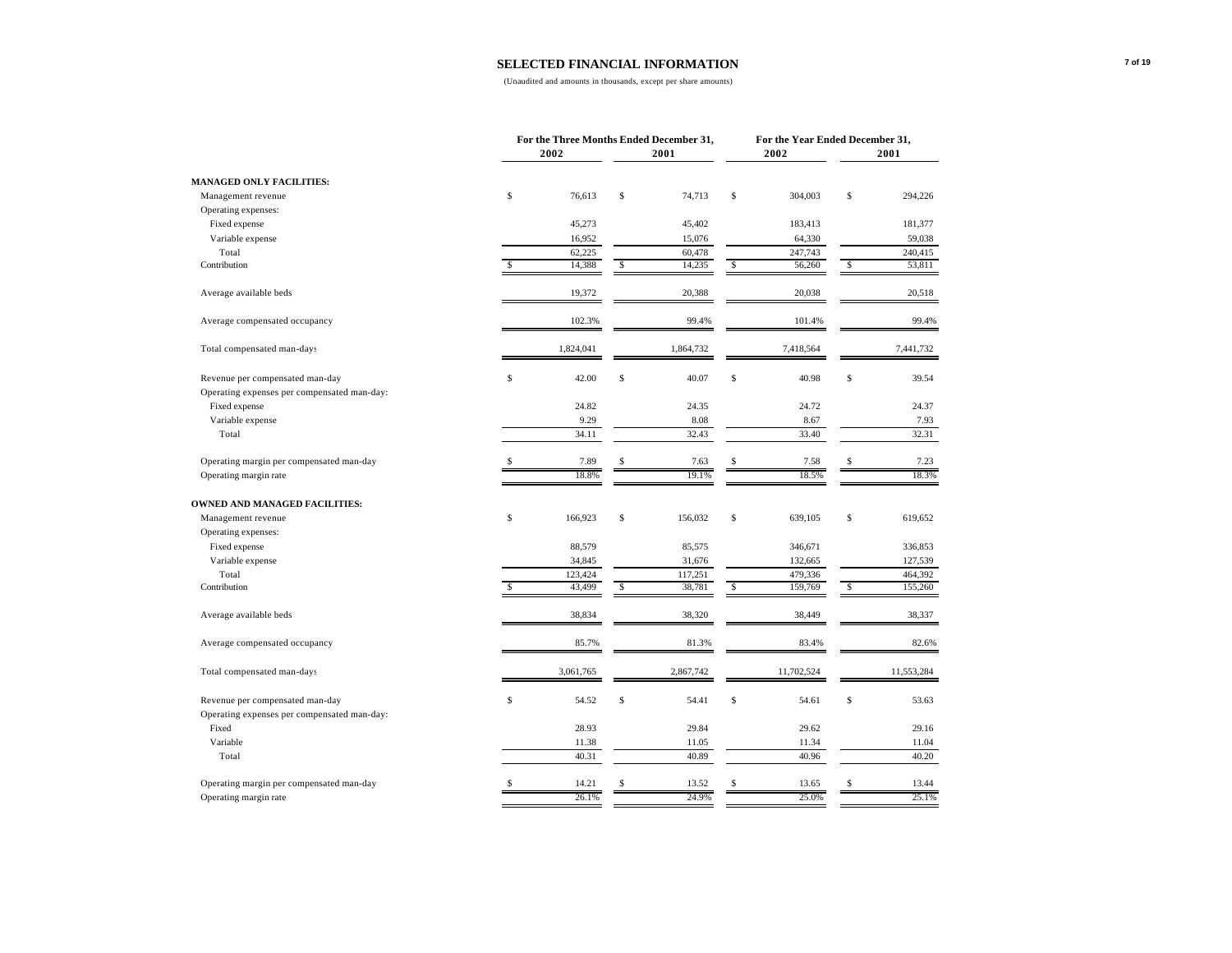(Unaudited and amounts in thousands, except per share amounts)

#### **As Adjusted for Discontinued Operations**

|                                             |              |                   |              | <b>For the Three Months Ended</b> |              |                       |              |                      |
|---------------------------------------------|--------------|-------------------|--------------|-----------------------------------|--------------|-----------------------|--------------|----------------------|
|                                             |              | March 31,<br>2002 |              | June 30.<br>2002                  |              | September 30.<br>2002 |              | December 31.<br>2002 |
| Number of days per period                   |              | 90                |              | 91                                |              | 92                    |              | 92                   |
| <b>ALL FACILITIES:</b>                      |              |                   |              |                                   |              |                       |              |                      |
| Average available beds                      |              | 58,708            |              | 58,520                            |              | 58,520                |              | 58,206               |
| Average compensated occupancy               |              | 87.4%             |              | 89.0%                             |              | 90.6%                 |              | 91.2%                |
| Total compensated man-days                  |              | 4,616,481         |              | 4,739,267                         |              | 4,879,534             |              | 4,885,806            |
| Revenue per compensated man-day             | $\mathbb{S}$ | 48.90             | \$           | 49.19                             | \$           | 49.33                 | $\mathbb S$  | 49.85                |
| Operating expenses per compensated man-day: |              |                   |              |                                   |              |                       |              |                      |
| Fixed expense                               |              | 28.45             |              | 27.75                             |              | 27.33                 |              | 27.40                |
| Variable expense                            |              | 9.76              |              | 10.26                             |              | 10.56                 |              | 10.60                |
| Total                                       |              | 38.21             |              | 38.01                             |              | 37.89                 |              | 38.00                |
| Operating margin per compensated man-day    | \$           | 10.69             |              | 11.18                             | \$           | 11.44                 | \$           | 11.85                |
| Operating margin rate                       |              | 21.9%             |              | 22.7%                             |              | 23.2%                 |              | 23.8%                |
| <b>MANAGED ONLY FACILITIES:</b>             |              |                   |              |                                   |              |                       |              |                      |
| Management revenue                          | \$           | 73,442            | $\mathbb{S}$ | 75,133                            | $\mathbb{S}$ | 78,815                | $\mathbb{S}$ | 76,613               |
| Operating expenses:                         |              |                   |              |                                   |              |                       |              |                      |
| Fixed expense                               |              | 46,337            |              | 45,727                            |              | 46,076                |              | 45,273               |
| Variable expense                            |              | 14,555            |              | 15,985                            |              | 16,838                |              | 16,952               |
| Total                                       |              | 60,892            |              | 61,712                            |              | 62,914                |              | 62,225               |
| Contribution                                | S            | 12,550            | \$           | 13,421                            | \$           | 15,901                | \$           | 14,388               |
| Average available beds                      |              | 20,388            |              | 20,200                            |              | 20,200                |              | 19,372               |
| Average compensated occupancy               |              | 99.8%             |              | 101.3%                            |              | 102.2%                |              | 102.3%               |
| Total compensated man-days                  |              | 1,831,838         |              | 1,862,805                         |              | 1,899,880             |              | 1,824,041            |
| Revenue per compensated man-day             | $\mathbb{S}$ | 40.09             | \$           | 40.33                             | \$           | 41.48                 | $\mathbb S$  | 42.00                |
| Operating expenses per compensated man-day: |              |                   |              |                                   |              |                       |              |                      |
| Fixed expense                               |              | 25.30             |              | 24.55                             |              | 24.25                 |              | 24.82                |
| Variable expense                            |              | 7.95              |              | 8.58                              |              | 8.86                  |              | 9.29                 |
| Total                                       |              | 33.24             |              | 33.13                             |              | 33.11                 |              | 34.11                |
| Operating margin per compensated man-day    | <b>S</b>     | 6.85              |              | 7.20                              | Ś.           | 8.37                  | S            | 7.89                 |
| Operating margin rate                       |              | 17.1%             |              | 17.9%                             |              | 20.2%                 |              | 18.8%                |
|                                             |              |                   |              |                                   |              |                       |              |                      |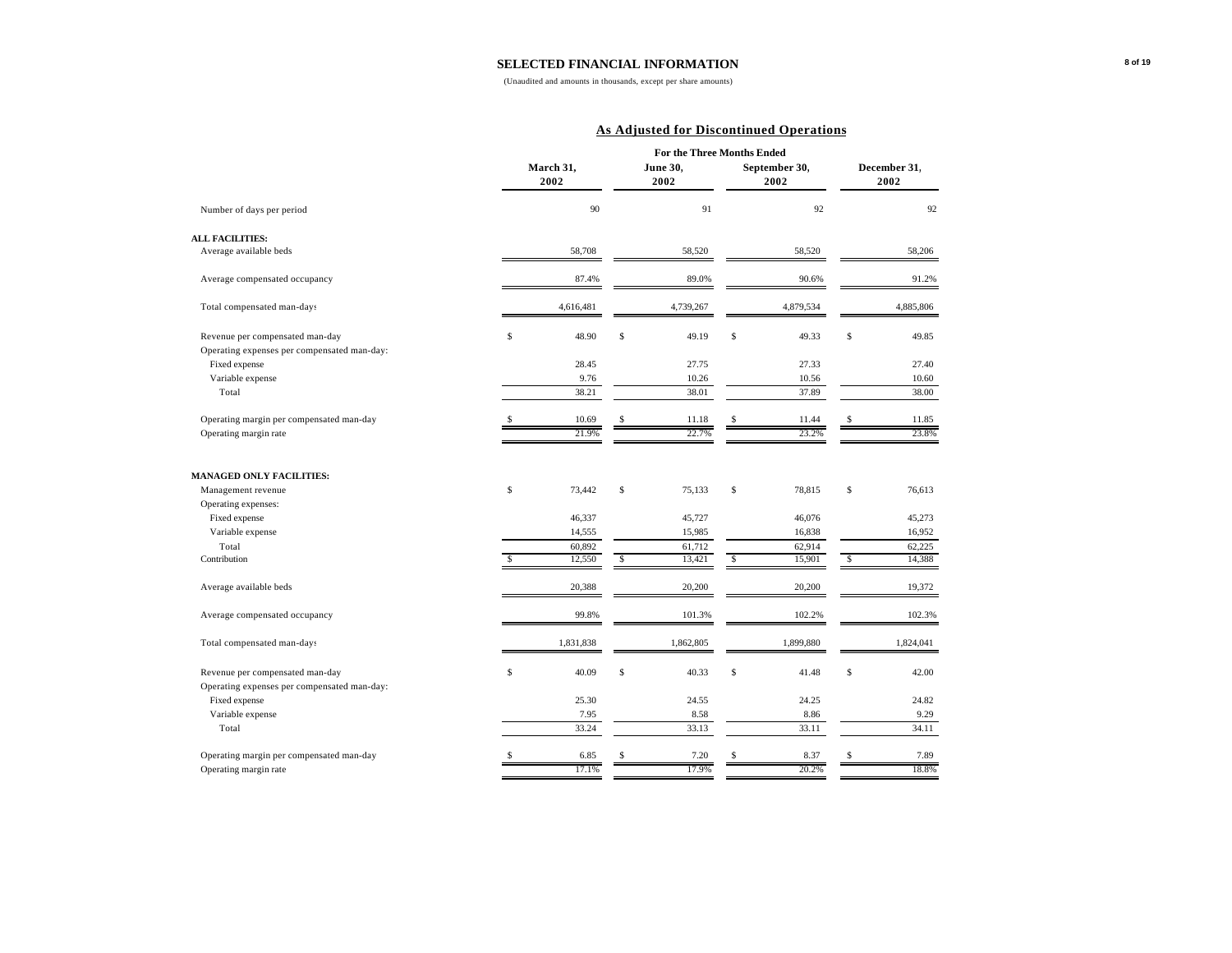(Unaudited and amounts in thousands, except per share amounts)

#### **As Adjusted for Discontinued Operations**

|                                             |   |                   |    | <b>For the Three Months Ended</b> |    |                       |   |                      |
|---------------------------------------------|---|-------------------|----|-----------------------------------|----|-----------------------|---|----------------------|
|                                             |   | March 31.<br>2002 |    | <b>June 30,</b><br>2002           |    | September 30.<br>2002 |   | December 31.<br>2002 |
| <b>OWNED AND MANAGED FACILITIES:</b>        |   |                   |    |                                   |    |                       |   |                      |
| Management revenue                          | S | 152,285           | \$ | 158,009                           | \$ | 161,888               | s | 166,923              |
| Operating expenses:                         |   |                   |    |                                   |    |                       |   |                      |
| Fixed expense                               |   | 85,000            |    | 85,810                            |    | 87,282                |   | 88,579               |
| Variable expense                            |   | 30,513            |    | 32,637                            |    | 34,670                |   | 34,845               |
| Total                                       |   | 115,513           |    | 118,447                           |    | 121,952               |   | 123,424              |
| Contribution                                |   | 36,772            | S  | 39,562                            | S  | 39,936                | S | 43,499               |
| Average available beds                      |   | 38,320            |    | 38,320                            |    | 38,320                |   | 38,834               |
| Average compensated occupancy               |   | 80.7%             |    | 82.5%                             |    | 84.5%                 |   | 85.7%                |
| Total compensated man-days                  |   | 2,784,643         |    | 2,876,462                         |    | 2,979,654             |   | 3,061,765            |
| Revenue per compensated man-day             | S | 54.69             | \$ | 54.93                             | S  | 54.33                 | s | 54.52                |
| Operating expenses per compensated man-day: |   |                   |    |                                   |    |                       |   |                      |
| Fixed                                       |   | 30.52             |    | 29.83                             |    | 29.29                 |   | 28.93                |
| Variable                                    |   | 10.96             |    | 11.35                             |    | 11.64                 |   | 11.38                |
| Total                                       |   | 41.48             |    | 41.18                             |    | 40.93                 |   | 40.31                |
| Operating margin per compensated man-day    |   | 13.21             | S  | 13.75                             | Ŝ  | 13.40                 | S | 14.21                |
| Operating margin rate                       |   | 24.1%             |    | 25.0%                             |    | 24.7%                 |   | 26.1%                |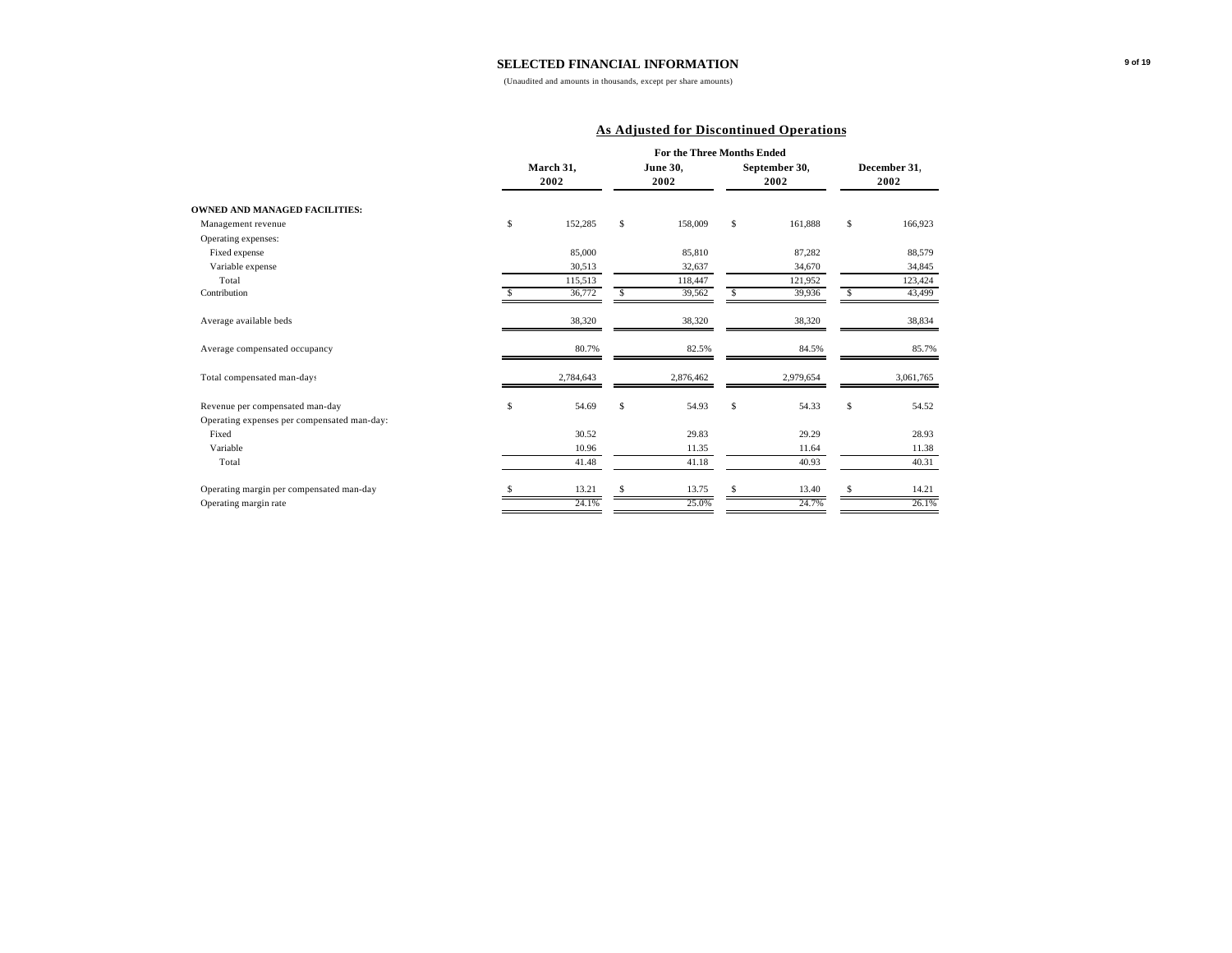#### **ANALYSIS OF OUTSTANDING DEBT AND PREFERRED STOCK**

(Unaudited and amounts in thousands)

|                                                                                                                                                                                                                                                                                           | Outstanding<br><b>Balance</b><br>12/31/2001  | Outstanding<br><b>Balance</b><br>12/31/2002 | <b>Stated</b><br><b>Interest</b><br>Rate | <b>Effective</b><br><b>Interest</b><br>Rate |         | Maturity<br>Date | Callable/<br>Redeemable                                                                                                                |
|-------------------------------------------------------------------------------------------------------------------------------------------------------------------------------------------------------------------------------------------------------------------------------------------|----------------------------------------------|---------------------------------------------|------------------------------------------|---------------------------------------------|---------|------------------|----------------------------------------------------------------------------------------------------------------------------------------|
| <b>Fixed Rate:</b>                                                                                                                                                                                                                                                                        |                                              |                                             |                                          |                                             |         |                  |                                                                                                                                        |
| \$100.0 Million Senior Notes                                                                                                                                                                                                                                                              | \$100,000                                    | \$ 10,795                                   | 12.00%                                   | 12.79%                                      |         | <b>June 2006</b> | Prior to May 1, 2005, 35% redeemable at 109.875%                                                                                       |
| \$250.0 Million Senior Notes                                                                                                                                                                                                                                                              |                                              | 250,000                                     | 9.875%                                   | 10.43%                                      |         | May 2009         | with proceeds from equity offerings; on or after<br>May 1, 2006, 100% redeemable at various premium<br>prices until May 1, 2008 at par |
| \$40.0 Million Convertible Notes                                                                                                                                                                                                                                                          | 40,000                                       | 40,000                                      | 10.00%                                   | 10.13%                                      | $^{2)}$ | December 2008    | Redeemable on or after January 1, 2005 at 100% of par                                                                                  |
| \$1.1 Million Convertible PIK No                                                                                                                                                                                                                                                          | 1.114                                        |                                             |                                          |                                             |         |                  |                                                                                                                                        |
| \$30.0 Million Convertible Notes                                                                                                                                                                                                                                                          | 30,000                                       | 30,000                                      | 8.00%                                    | 8.17%                                       |         | February 2005    | Beginning March 1, 2004, may force conversion if<br>the common stock price is greater than \$16.02                                     |
| Other Debt                                                                                                                                                                                                                                                                                | 580                                          | 651                                         | Various                                  | Various                                     |         | Various          |                                                                                                                                        |
| <b>Total Fixed Rate Debt</b>                                                                                                                                                                                                                                                              | 171,694                                      | 331,446                                     |                                          |                                             |         |                  |                                                                                                                                        |
| <b>Floating Rate:</b>                                                                                                                                                                                                                                                                     |                                              |                                             |                                          |                                             |         |                  |                                                                                                                                        |
| Lehman Credit Facility:                                                                                                                                                                                                                                                                   |                                              |                                             |                                          |                                             |         |                  |                                                                                                                                        |
| Term, net                                                                                                                                                                                                                                                                                 | 791,906                                      |                                             |                                          |                                             |         |                  |                                                                                                                                        |
| Term A                                                                                                                                                                                                                                                                                    |                                              | 63,750                                      |                                          |                                             |         | March 31, 2006   |                                                                                                                                        |
| Term B                                                                                                                                                                                                                                                                                    |                                              | 560,763                                     |                                          |                                             |         | March 31, 2008   |                                                                                                                                        |
|                                                                                                                                                                                                                                                                                           | 791.906                                      | 624,513                                     | 5.13%                                    | 5.37%                                       | 3)      |                  |                                                                                                                                        |
| \$75.0 Million Revolver                                                                                                                                                                                                                                                                   |                                              |                                             | None                                     | None                                        |         | March 31, 2006   |                                                                                                                                        |
| <b>Total Floating Rate Debt</b>                                                                                                                                                                                                                                                           | 791,906                                      | 624,513                                     |                                          |                                             |         |                  |                                                                                                                                        |
| <b>Grand Total Debt</b>                                                                                                                                                                                                                                                                   | \$963,600                                    | \$955,959                                   | 6.88%                                    | 7.20%                                       | 2)      | 5.34 Years       | 5)                                                                                                                                     |
| <sup>1)</sup> Includes amortization of debt issuance costs.<br><sup>2)</sup> Does not include contingent interest sufficient to permit the bond holders to receive a 15.5% rate of return from inception. As<br>of December 31, 2002, accrued contingent interest totaled \$12.6 million. |                                              |                                             |                                          |                                             |         |                  |                                                                                                                                        |
| $3)$ Upon the completion of a comprehensive refinancing on May 3, 2002, the balance floats at LIBOR + 3.50%. In connection                                                                                                                                                                |                                              |                                             |                                          |                                             |         |                  |                                                                                                                                        |
| with the comprehensive refinancing, the Company entered into an interest rate cap that caps LIBOR at 5.0% on                                                                                                                                                                              |                                              |                                             |                                          |                                             |         |                  |                                                                                                                                        |
| outstanding balances of \$200.0 million through May 20, 2004.                                                                                                                                                                                                                             |                                              |                                             |                                          |                                             |         |                  |                                                                                                                                        |
| $^{4)}$ As of December 31, 2002, the Company had outstanding letters of credit totaling \$17.0 million, reducing the available                                                                                                                                                            |                                              |                                             |                                          |                                             |         |                  |                                                                                                                                        |
| borrowing capacity to \$58.0 million.                                                                                                                                                                                                                                                     |                                              |                                             |                                          |                                             |         |                  |                                                                                                                                        |
| $5)$ Represents the weighted average debt maturity in years.                                                                                                                                                                                                                              |                                              |                                             |                                          |                                             |         |                  |                                                                                                                                        |
| <b>Debt Maturity Schedule:</b>                                                                                                                                                                                                                                                            | $T_{1}$ , and $T_{2}$ . The state of $T_{1}$ | $0/100$ $\mu$ $\sim$ $1/4$                  | 0/1000                                   |                                             |         |                  |                                                                                                                                        |

| 2003<br>23,054<br>2.41%<br>2.41%<br>2004<br>26,068<br>2.73%<br>5.14%<br>2005<br>11.08%<br>56.834<br>5.95% |
|-----------------------------------------------------------------------------------------------------------|
|                                                                                                           |
|                                                                                                           |
|                                                                                                           |
| 2006<br>21.841<br>2.28%<br>13.37%                                                                         |
| 2007<br>377.138<br>52.82%<br>39.45%                                                                       |
| 451.024<br>100.00%<br><b>Thereafter</b><br>47.18%                                                         |
| 955,959<br>100.00%                                                                                        |

| <b>Preferred Stock:</b>  | <b>Dividend</b><br>Rate                     | Yield at<br>12/31/2002 |                                                                                                                                                                                                             |
|--------------------------|---------------------------------------------|------------------------|-------------------------------------------------------------------------------------------------------------------------------------------------------------------------------------------------------------|
| Series A Preferred Stock | $8.0\%$ cash                                | 9.30%                  | Redeemable at any time on or after January 30,<br>2003 at \$25 per share plus dividends accrued and<br>unpaid at the redemption date                                                                        |
| Series B Preferred Stock | 12.0% PIK<br>through Q3<br>2003 and<br>cash | 11.74%                 | Redeemable at \$24.46 at any time after six months<br>following the later of (i) three years after the date of<br>issuance in 2000 or (ii) the 91st day following the<br>redemption of the 12% Senior Notes |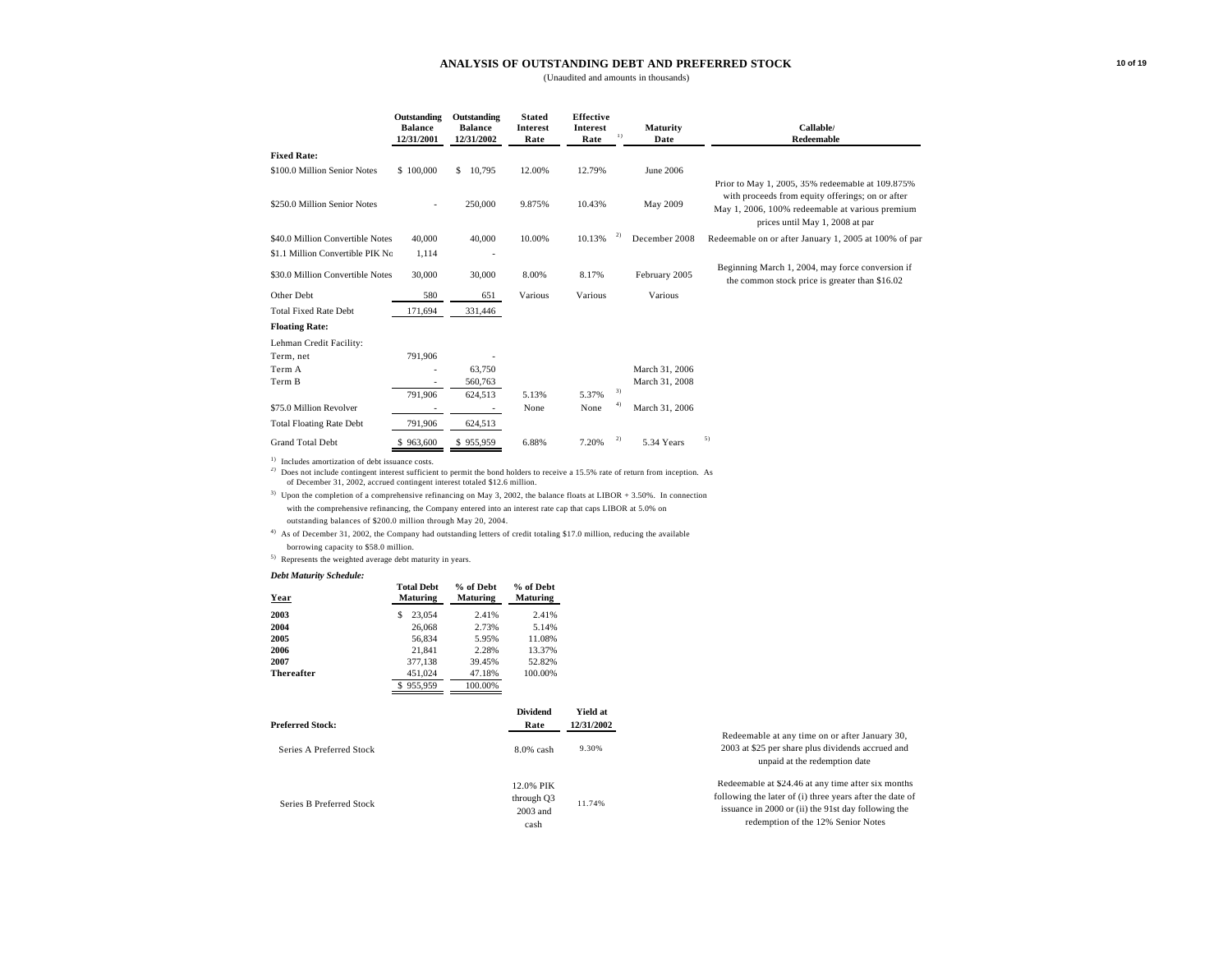#### **SELECTED OPERATING RATIOS**

|                                                                                                | For the Three Months Ended<br>December 31, |         |            | For the Year Ended December 31, |              |          |              |          |
|------------------------------------------------------------------------------------------------|--------------------------------------------|---------|------------|---------------------------------|--------------|----------|--------------|----------|
|                                                                                                |                                            | 2002    |            | 2001                            |              | 2002     |              | 2001     |
| <b>COVERAGE RATIOS:</b>                                                                        |                                            |         |            |                                 |              |          |              |          |
| Interest coverage ratio (EBITDA/Interest incurred) (x)                                         |                                            | 2.5     |            | 2.0                             |              | 2.3      |              | 1.7      |
| Debt service coverage ratio (EBITDA/(Interest incurred + Scheduled principal pmts)) $(x)$      |                                            | 2.0     |            | 1.8                             |              | 1.9      |              | 1.6      |
| Fixed charge coverage ratio (EBITDA/(Interest incurred + Scheduled prin pmts + Pfd dist.)) (x) |                                            | 1.6     |            | 1.5                             |              | 1.6      |              | 1.4      |
| Senior debt coverage ratio (Senior debt/Annualized EBITDA) (x)                                 |                                            | 4.9     |            | 4.7                             |              | 4.8      |              | 4.6      |
| Total debt coverage ratio (Total debt/Annualized EBITDA) (x)                                   |                                            | 5.3     |            | 5.1                             |              | 5.2      |              | 5.0      |
| Accounts receivable turnover (Annualized revenues/Accounts receivable) (x)                     |                                            | 7.3     |            | 6.5                             |              | 7.0      |              | 6.5      |
| <b>DEBT/EQUITY RATIOS:</b>                                                                     |                                            |         |            |                                 |              |          |              |          |
| Total debt/Total market capitalization                                                         |                                            | 58.3%   |            | 58.8%                           |              | 58.3%    |              | 58.8%    |
| Total debt/Equity market capitalization                                                        |                                            | 140.0%  |            | 142.6%                          |              | 140.0%   |              | 142.6%   |
| Total debt/Book equity capitalization                                                          |                                            | 130.2%  |            | 129.0%                          |              | 130.2%   |              | 129.0%   |
| Total debt/Gross book value of real estate assets                                              |                                            | 54.4%   |            | 55.1%                           |              | 54.4%    |              | 55.1%    |
| RETURN ON INVESTMENT RATIOS:                                                                   |                                            |         |            |                                 |              |          |              |          |
| Annualized return on operating real estate investments                                         |                                            |         |            |                                 |              |          |              |          |
| (Annualized EBITDA/Average operating real estate investments (undepreciated book value)*)      |                                            | 10.3%   |            | 10.7%                           |              | 10.6%    |              | 10.6%    |
| Annualized return on total assets                                                              |                                            |         |            |                                 |              |          |              |          |
| (Annualized EBITDA/Average total assets (undepreciated book value)*)                           |                                            | 8.8%    |            | 8.9%                            |              | 8.9%     |              | 8.8%     |
| <b>OVERHEAD RATIOS:</b>                                                                        |                                            |         |            |                                 |              |          |              |          |
| Annualized general & administrative expenses/Average total assets (undepreciated book value)*  |                                            | 2.6%    |            | 1.7%                            |              | 1.8%     |              | 1.6%     |
| General & administrative expenses/Total revenues                                               |                                            | 5.3%    |            | 3.9%                            |              | 3.8%     |              | 3.7%     |
| <b>INTEREST EXPENSE, NET</b>                                                                   |                                            |         |            |                                 |              |          |              |          |
| Interest income from continuing operations                                                     | \$                                         | (1,038) | \$         | (1, 174)                        | $\mathbb{S}$ | (4, 431) | $\mathbb{S}$ | (7, 474) |
| Interest incurred                                                                              |                                            | 17,759  |            | 24,186                          |              | 80,093   |              | 110,602  |
| Amortization of debt costs and other non-cash interest                                         |                                            | 1,380   |            | 5,988                           |              | 11,816   |              | 23,114   |
| Capitalized interest                                                                           |                                            |         |            |                                 |              |          |              |          |
| Interest expense, net                                                                          | <sup>\$</sup>                              | 18,101  | $\sqrt{2}$ | 29,000                          | $\sqrt{2}$   | 87,478   | $\sqrt{2}$   | 126,242  |
| <b>EBITDA CALCULATION:</b>                                                                     |                                            |         |            |                                 |              |          |              |          |
| Operating income                                                                               | \$                                         | 31,882  | \$         | 30,615                          | \$           | 129,979  | \$           | 127,038  |
| Depreciation and amortization                                                                  |                                            | 13,553  |            | 13,836                          |              | 51,878   |              | 53,279   |
| Discontinued operations, net of taxes                                                          |                                            | 51      |            | 1,309                           |              | 681      |              | 7,637    |
| Depreciation and amortization for discontinued operations                                      |                                            |         |            | 211                             |              | 2,509    |              | 856      |
| Income tax expense for discontinued operations                                                 |                                            | ÷       |            | 1,401                           |              | 600      |              | 4,494    |
| Interest income for discontinued operations                                                    |                                            | (220)   |            | (112)                           |              | (575)    |              | (602)    |
| Loss on disposal of assets for discontinued operations                                         |                                            | ä,      |            | $\sim$                          |              | 20       |              | $\sim$   |
| <b>EBITDA</b>                                                                                  | <sup>\$</sup>                              | 45,266  | \$         | 47,260                          | \$           | 185,092  | \$           | 192,702  |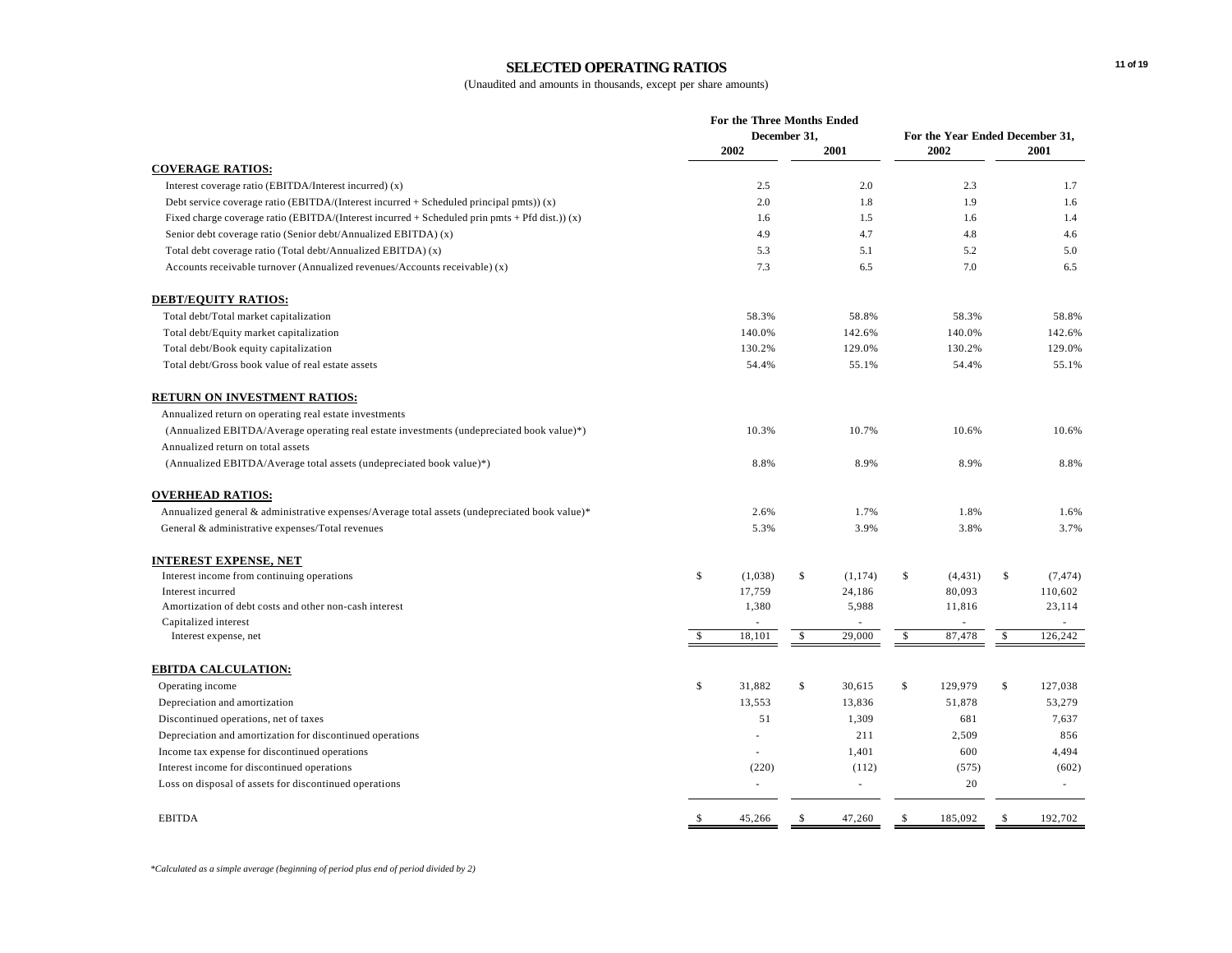**FACILITY PORTFOLIO 12 of 19**

| <b>Facility Name</b>                                             | <b>Year Constructed</b><br>(A) | <b>Primary Customer</b> | <b>Design</b><br>Capacity $(B)$ | <b>Security</b><br>Level | <b>Facility Type</b><br>(C) | <b>Term</b> | Remaining<br><b>Renewal Options</b><br>(D) | Compensated<br>Occupancy % for<br>the Quarter ended<br>12/31/02 |
|------------------------------------------------------------------|--------------------------------|-------------------------|---------------------------------|--------------------------|-----------------------------|-------------|--------------------------------------------|-----------------------------------------------------------------|
| <b>Owned and Managed Facilities:</b>                             |                                |                         |                                 |                          |                             |             |                                            |                                                                 |
| Central Arizona Detention Center<br>Florence, Arizona            | 1994, 1998                     | <b>USMS</b>             | 2,304                           | Multi                    | Detention                   | $May-03$    |                                            | 129.45%                                                         |
| Eloy Detention Center<br>Eloy, Arizona                           | 1995, 1996                     | BOP, INS                | 1,500                           | Medium                   | Detention                   | Feb-03      | $(6)$ 1 year                               | 92.81%                                                          |
| Florence Correctional Center<br>Florence, Arizona                | 1999                           | State of Alaska         | 1,600                           | Medium                   | Correctional                | $Jun-03$    | ÷                                          | 75.78%                                                          |
| California Correctional Center<br>California City, California    | 1999                           | <b>BOP</b>              | 2,304                           | Medium                   | Correctional                | $Sep-03$    | $(7)$ 1 year                               | 113.05%                                                         |
| San Diego Correctional Facility (E)<br>San Diego, California     | 1999, 2000                     | <b>INS</b>              | 1,232                           | Minimum/<br>Medium       | Detention                   | $Dec-03$    | $(1)$ 1 year                               | 83.23%                                                          |
| <b>Bent County Correctional Facility</b><br>Las Animas, Colorado | 1992, 1997                     | State of Colorado       | 700                             | Medium                   | Correctional                | $Jun-03$    | $(1)$ 1 year                               | 88.08%                                                          |
| Huerfano County Correctional Center (F)<br>Walsenburg, Colorado  | 1997                           | State of Colorado       | 752                             | Medium                   | Correctional                | $Jun-03$    | $(1)$ 1 year                               | 84.62%                                                          |
| Kit Carson Correctional Center<br>Burlington, Colorado           | 1998                           | State of Colorado       | 768                             | Medium                   | Correctional                | $Jun-03$    | $(1)$ 1 year                               | 83.97%                                                          |
| Coffee Correctional Facility (G)<br>Nicholls, Georgia            | 1998, 1999                     | State of Georgia        | 1,524                           | Medium                   | Correctional                | $Jun-03$    | $(16)$ 1 year                              | 97.84%                                                          |
| McRae Correctional Facility<br>McRae, Georgia                    | 2002                           | <b>BOP</b>              | 1,524                           | Medium                   | Correctional                | $Dec-05$    | $(7)$ 1 year                               | 95.00%                                                          |
| Wheeler Correctional Facility (G)<br>Alamo, Georgia              | 1998, 1999                     | State of Georgia        | 1,524                           | Medium                   | Correctional                | $Jun-03$    | $(16)$ 1 year                              | 97.96%                                                          |
| <b>Leavenworth Detention Center</b><br>Leavenworth, Kansas       | 1992, 2000                     | <b>USMS</b>             | 483                             | Maximum                  | Detention                   | $Dec-03$    |                                            | 113.44%                                                         |
| Lee Adjustment Center<br>Beattyville, Kentucky                   | 1990                           | State of Kentucky       | 748                             | Minimum/<br>Medium       | Correctional                | $May-03$    | $(3)$ 2 year                               | 69.34%                                                          |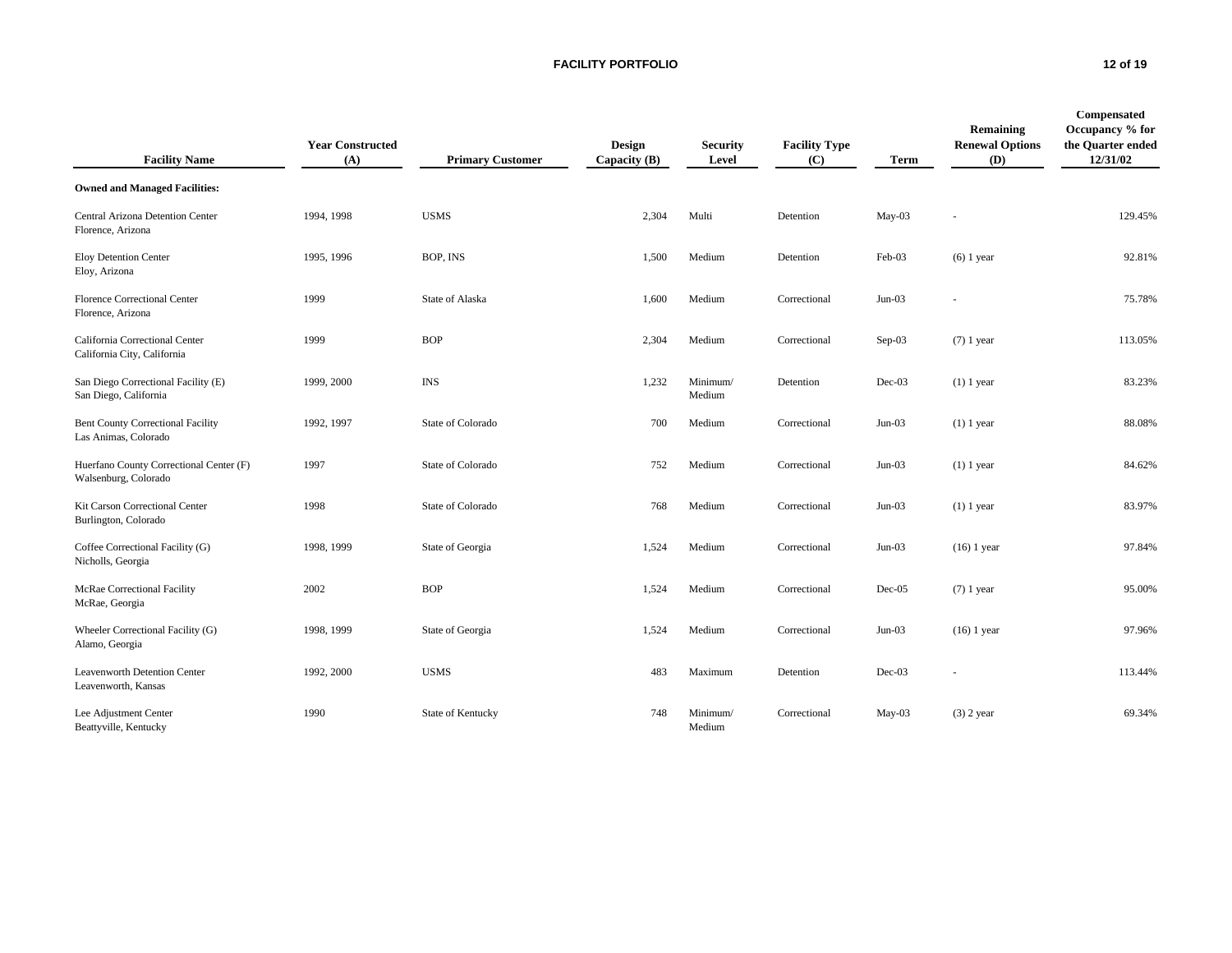#### **FACILITY PORTFOLIO 13 of 19**

| <b>Facility Name</b>                                                    | <b>Year Constructed</b><br>(A) | <b>Primary Customer</b> | <b>Design</b><br>Capacity $(B)$ | <b>Security</b><br>Level | <b>Facility Type</b><br>(C) | Term       | Remaining<br><b>Renewal Options</b><br>(D) | Compensated<br>Occupancy % for<br>the Quarter ended<br>12/31/02 |
|-------------------------------------------------------------------------|--------------------------------|-------------------------|---------------------------------|--------------------------|-----------------------------|------------|--------------------------------------------|-----------------------------------------------------------------|
| Marion Adjustment Center<br>St. Mary, Kentucky                          | 1955, 1988                     | State of Kentucky       | 790                             | Minimum                  | Correctional                | $Dec-03$   |                                            | 72.46%                                                          |
| <b>Otter Creek Correctional Center</b><br>Wheelwright, Kentucky         | 1993                           | State of Indiana        | 656                             | Minimum/<br>Medium       | Correctional                | $Jan-03$   |                                            | 99.89%                                                          |
| Prairie Correctional Facility<br>Appleton, Minnesota                    | 1991                           | State of Wisconsin      | 1,338                           | Medium                   | Correctional                | $Dec-05$   | $(2)$ 1 year                               | 97.99%                                                          |
| Tallahatchie County Correctional Facility (H)<br>Tutweiler, Mississippi | 2000                           | Tallahatchie County, MS | 1.104                           | Medium                   | Correctional                | $May-03$   | 3 year indefinite                          | 3.31%                                                           |
| Crossroads Correctional Center (I)<br>Shelby, Montana                   | 1999                           | State of Montana        | 512                             | Multi                    | Correctional                | Aug- $03$  | $(8)$ 2 year                               | 70.24%                                                          |
| Cibola County Corrections Center<br>Milan, New Mexico                   | 1994, 1999                     | <b>BOP</b>              | 1,072                           | Medium                   | Correctional                | $Sep-03$   | $(7)$ 1 year                               | 102.46%                                                         |
| New Mexico Women's Correctional Facility<br>Grants, New Mexico          | 1989, 2000                     | State of New Mexico     | 596                             | Multi                    | Correctional                | $Jun-03$   | $(2)$ 1 year                               | 88.94%                                                          |
| <b>Torrance County Detention Facility</b><br>Estancia, New Mexico       | 1990, 1997                     | <b>USMS</b>             | 910                             | Multi                    | Detention                   | Indefinite |                                            | 91.21%                                                          |
| Northeast Ohio Correctional Center (J)<br>Youngstown, Ohio              | 1997                           |                         | 2,016                           | Medium                   | Correctional                |            |                                            | 0.00%                                                           |
| Cimarron Correctional Facility (K)<br>Cushing, Oklahoma                 | 1997                           | State of Oklahoma       | 960                             | Medium                   | Correctional                | $Jun-03$   |                                            | 96.77%                                                          |
| Davis Correctional Facility (K)<br>Holdenville, Oklahoma                | 1996                           | State of Oklahoma       | 960                             | Medium                   | Correctional                | $Jun-03$   |                                            | 96.12%                                                          |
| Diamondback Correctional Facility<br>Watonga, Oklahoma                  | 1998, 2000                     | State of Oklahoma       | 2,160                           | Medium                   | Correctional                | $Jun-03$   | ٠                                          | 67.08%                                                          |
| North Fork Correctional Facility<br>Sayre, Oklahoma                     | 1998                           | State of Wisconsin      | 1,440                           | Medium                   | Correctional                | $Dec-05$   | $(2)$ 1 year                               | 100.30%                                                         |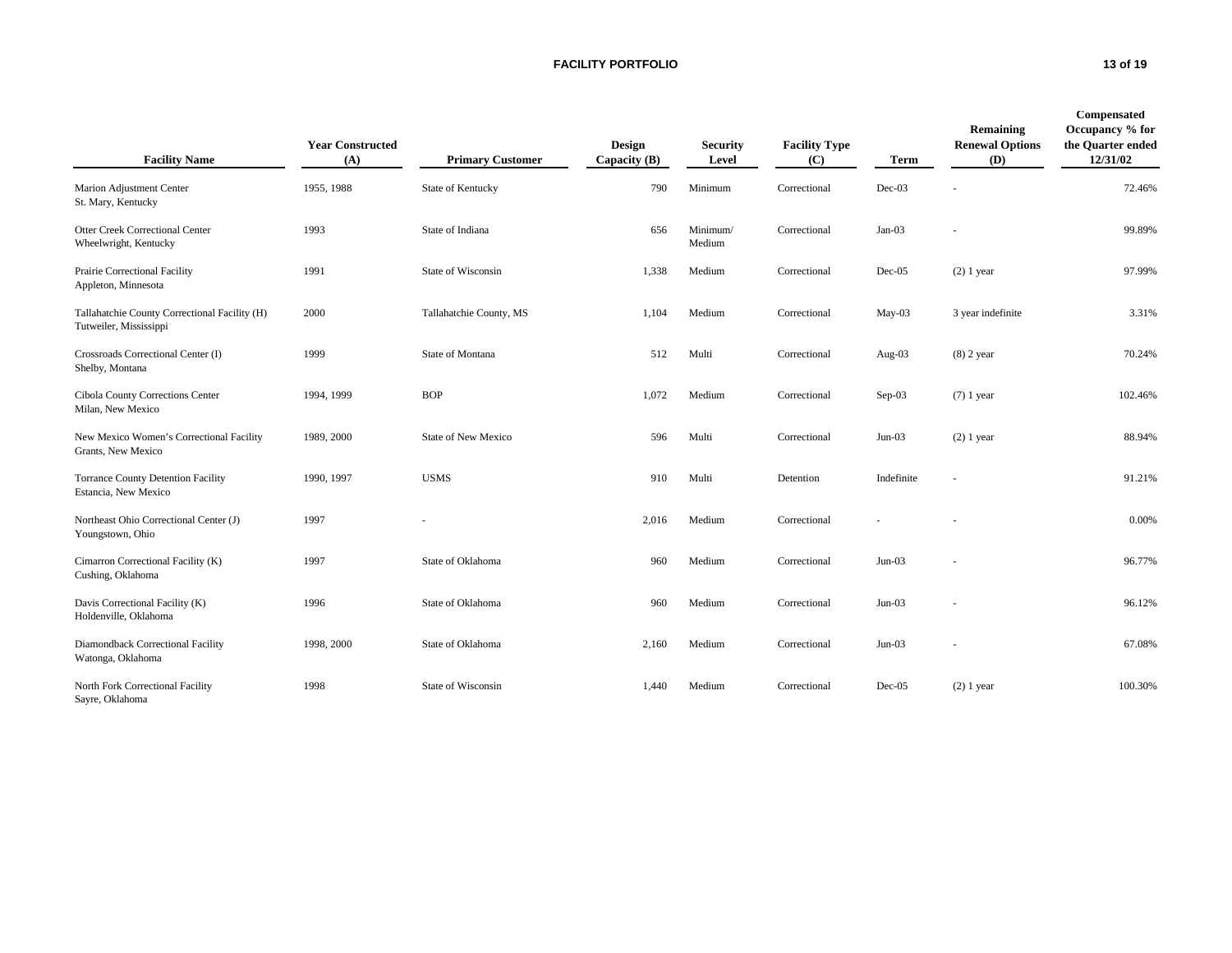#### **FACILITY PORTFOLIO 14 of 19**

| <b>Facility Name</b>                                                                     | <b>Year Constructed</b><br>(A) | <b>Primary Customer</b> | <b>Design</b><br>Capacity (B) | <b>Security</b><br>Level | <b>Facility Type</b><br>(C) | Term      | Remaining<br><b>Renewal Options</b><br>(D) | Compensated<br>Occupancy % for<br>the Quarter ended<br>12/31/02 |
|------------------------------------------------------------------------------------------|--------------------------------|-------------------------|-------------------------------|--------------------------|-----------------------------|-----------|--------------------------------------------|-----------------------------------------------------------------|
| West Tennessee Detention Facility<br>Mason, Tennessee                                    | 1990, 1996                     | <b>USMS</b>             | 600                           | Multi                    | Detention                   | Feb-04    | $(3)$ 1 year                               | 56.93%                                                          |
| Shelby Training Center (L)<br>Memphis, Tennessee                                         | 1986, 1995                     | Shelby County, TN       | 200                           | Secure                   | Juvenile                    | Apr- $15$ |                                            | 98.26%                                                          |
| Whiteville Correctional Facility (M)<br>Whiteville, Tennessee                            | 1998                           | State of Wisconsin      | 1,536                         | Medium                   | Correctional                | $Dec-05$  | $(2)$ 1 year                               | 63.08%                                                          |
| <b>Bridgeport Pre-Parole Transfer Facility</b><br>Bridgeport, Texas                      | 1989                           | <b>State of Texas</b>   | 200                           | Medium                   | Correctional                | Aug-03    |                                            | 99.42%                                                          |
| <b>Eden Detention Center</b><br>Eden, Texas                                              | 1990                           | <b>BOP</b>              | 1,225                         | Medium                   | Correctional                | Apr-04    |                                            | 102.63%                                                         |
| Houston Processing Center<br>Houston, Texas                                              | 1984                           | <b>INS</b>              | 411                           | Medium                   | Detention                   | $Sep-03$  |                                            | 123.72%                                                         |
| <b>Laredo Processing Center</b><br>Laredo, Texas                                         | 1985, 1990                     | <b>INS</b>              | 258                           | Minimum/<br>Medium       | Detention                   | Mar-03    |                                            | 149.98%                                                         |
| Webb County Detention Center<br>Laredo, Texas                                            | 1998                           | <b>USMS</b>             | 480                           | Medium                   | Detention                   | Aug-03    |                                            | 114.64%                                                         |
| Mineral Wells Pre-Parole Transfer Facility<br>Mineral Wells, Texas                       | 1995                           | <b>State of Texas</b>   | 2,103                         | Minimum                  | Correctional                | Aug-03    |                                            | 97.86%                                                          |
| T. Don Hutto Correctional Center<br>Taylor, Texas                                        | 1997                           | <b>State of Texas</b>   | 480                           | Medium                   | Correctional                | Feb-03    | $(1)$ 2 year                               | 44.62%                                                          |
| D.C. Correctional Treatment Facility (N)<br>Washington D.C.                              | 1992                           | District of Columbia    | 866                           | Medium                   | Detention                   | $Mar-17$  |                                            | 92.57%                                                          |
| Total design capacity for Owned and Managed Facilities (37 Owned and Managed Facilities) |                                |                         | 39,836                        |                          |                             |           |                                            |                                                                 |
| <b>Managed Only Facilities:</b>                                                          |                                |                         |                               |                          |                             |           |                                            |                                                                 |
| <b>Bay Correctional Facility</b><br>Panama City, Florida                                 | N/A                            | State of Florida        | 750                           | Medium                   | Correctional                | $Jun-03$  | $(1)$ 2 year                               | 99.36%                                                          |
| Bay County Jail and Annex<br>Panama City, Florida                                        | N/A                            | Bay County, FL          | 677                           | Multi                    | Detention                   | Sep-06    |                                            | 149.69%                                                         |
| Citrus County Detention Facility<br>Lecanto, Florida                                     | N/A                            | Citrus County, FL       | 400                           | Multi                    | Detention                   | $Sep-05$  | $(1)$ 5 year                               | 97.51%                                                          |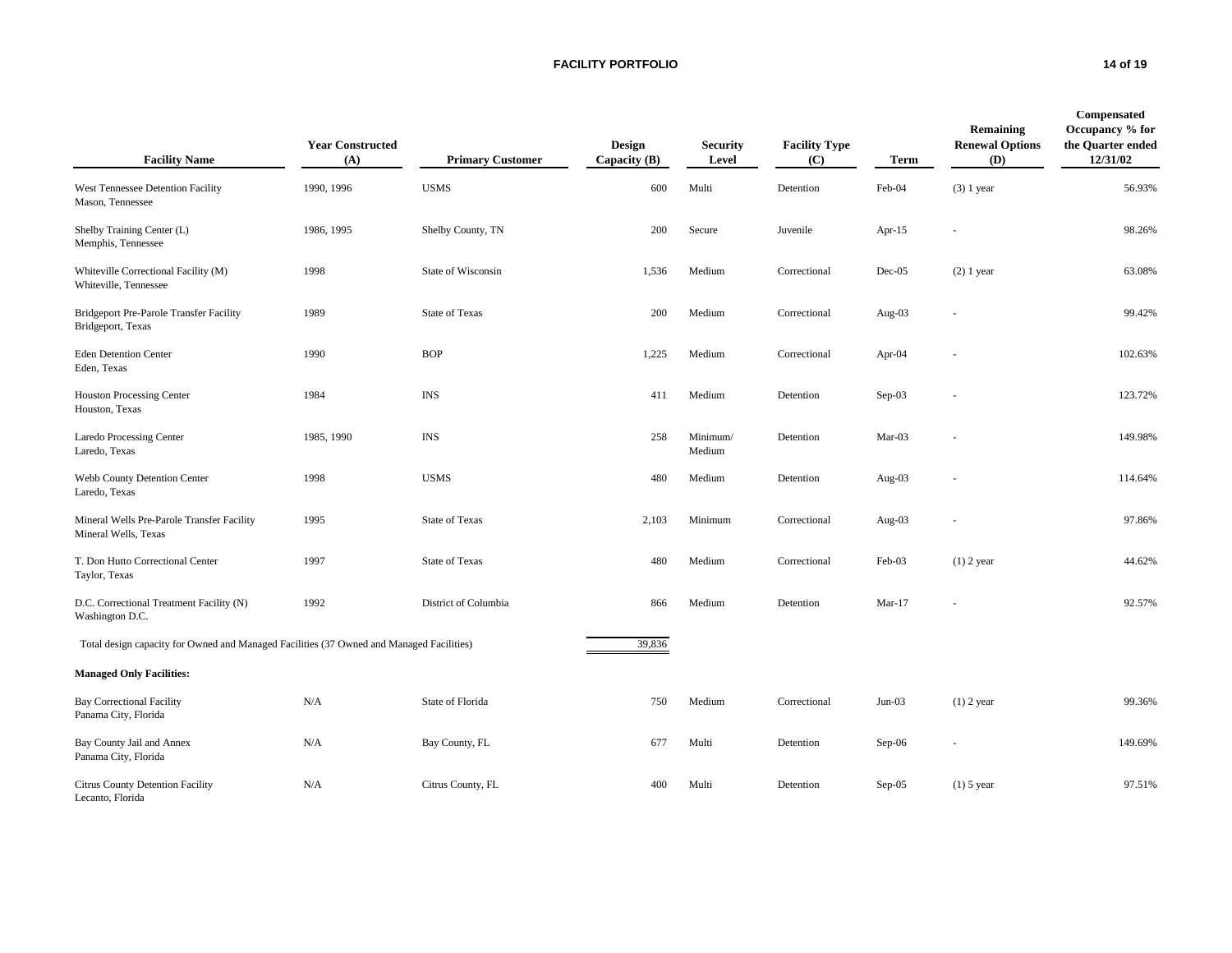#### **FACILITY PORTFOLIO 15 of 19**

| <b>Facility Name</b>                                                                  | <b>Year Constructed</b><br>(A) | <b>Primary Customer</b> | <b>Design</b><br>Capacity $(B)$ | <b>Security</b><br>Level | <b>Facility Type</b><br>(C) | <b>Term</b> | Remaining<br><b>Renewal Options</b><br>(D) | Compensated<br>Occupancy % for<br>the Quarter ended<br>12/31/02 |
|---------------------------------------------------------------------------------------|--------------------------------|-------------------------|---------------------------------|--------------------------|-----------------------------|-------------|--------------------------------------------|-----------------------------------------------------------------|
| Gadsden Correctional Institution<br>Quincy, Florida                                   | N/A                            | State of Florida        | 896                             | Minimum/<br>Medium       | Correctional                | $Jun-03$    | $\sim$                                     | 99.47%                                                          |
| Hernando County Jail<br>Brooksville, Florida                                          | N/A                            | Hernando County, FL     | 302                             | Multi                    | Detention                   | $Oct-10$    | ٠                                          | 118.36%                                                         |
| Lake City Correctional Facility<br>Lake City, Florida                                 | N/A                            | State of Florida        | 350                             | Secure                   | Correctional                | $Jun-03$    | $(1)$ 2 year                               | 99.52%                                                          |
| Okeechobee Juvenile Offender (O)<br><b>Correctional Center</b><br>Okeechobee, Florida | N/A                            | State of Florida        | 96                              | Secure                   | Juvenile                    | Dec-02      | $\sim$                                     | 100.00%                                                         |
| Idaho Correctional Center<br>Boise, Idaho                                             | N/A                            | State of Idaho          | 1,270                           | Minimum/<br>Medium       | Correctional                | $Jun-05$    | $\sim$                                     | 100.32%                                                         |
| Marion County Jail<br>Indianapolis, Indiana                                           | N/A                            | Marion County, IN       | 670                             | Multi                    | Detention                   | $Nov-04$    | ÷.                                         | 121.79%                                                         |
| Winn Correctional Center<br>Winnfield, Louisiana                                      | N/A                            | State of Louisiana      | 1,538                           | Medium/<br>Maximum       | Correctional                | Mar-03      | $(1)$ 2 year                               | 95.02%                                                          |
| Wilkinson County Correctional Facility<br>Woodville, Mississippi                      | N/A                            | State of Mississippi    | 1,000                           | Medium                   | Correctional                | Jan-04      | $(1)$ 2 year                               | 98.86%                                                          |
| Southern Nevada Women's Correctional<br>Center<br>Las Vegas, Nevada                   | N/A                            | State of Nevada         | 500                             | Multi                    | Correctional                | Oct-04      | 3 year indefinite                          | 86.54%                                                          |
| <b>Elizabeth Detention Center</b><br>Elizabeth, New Jersey                            | N/A                            | <b>INS</b>              | 300                             | Minimum                  | Detention                   | Jan-04      | $(1)$ 1 year                               | 80.08%                                                          |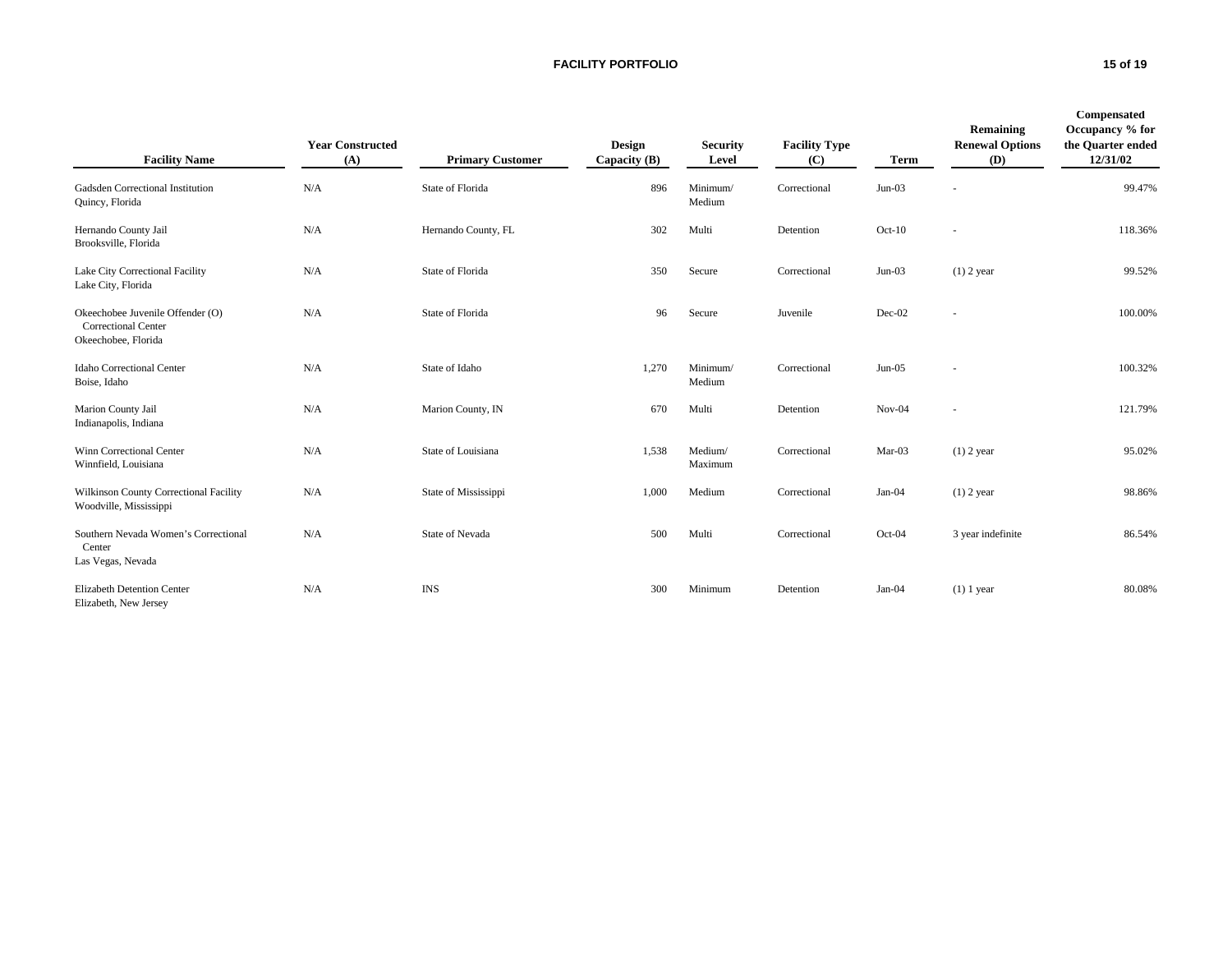#### **FACILITY PORTFOLIO 16 of 19**

| <b>Facility Name</b>                                             | <b>Year Constructed</b><br>(A) | <b>Primary Customer</b>   | <b>Design</b><br>Capacity $(B)$ | <b>Security</b><br>Level | <b>Facility Type</b><br>(C) | Term      | Remaining<br><b>Renewal Options</b><br>(D) | Compensated<br>Occupancy % for<br>the Quarter ended<br>12/31/02 |
|------------------------------------------------------------------|--------------------------------|---------------------------|---------------------------------|--------------------------|-----------------------------|-----------|--------------------------------------------|-----------------------------------------------------------------|
| David L. Moss Criminal Justice Center<br>Tulsa, Oklahoma         | N/A                            | Tulsa County, OK          | 1,440                           | Multi                    | Detention                   | $Jun-05$  | $(2)$ 1 year                               | 88.56%                                                          |
| <b>Silverdale Facilities</b><br>Chattanooga, Tennessee           | N/A                            | Hamilton County, TN       | 576                             | Multi                    | Detention                   | $Sep-04$  | $(3)$ 4 year                               | 114.84%                                                         |
| South Central Correctional Center<br>Clifton, Tennessee          | N/A                            | <b>State of Tennessee</b> | 1,506                           | Medium                   | Correctional                | $Jun-05$  | $(1)$ 2 year                               | 109.59%                                                         |
| <b>Tall Trees</b><br>Memphis, Tennessee                          | N/A                            | State of Tennessee        | 63                              | Non-secure               | Juvenile                    | $Jun-03$  | $\overline{\phantom{a}}$                   | 84.82%                                                          |
| Metro-Davidson County Detention Facility<br>Nashville, Tennessee | N/A                            | Davidson County, TN       | 1,092                           | Multi                    | Detention                   | $Jun-03$  | $\sim$                                     | 112.80%                                                         |
| Hardeman County Correctional Facility<br>Whiteville, Tennessee   | N/A                            | <b>State of Tennessee</b> | 2,016                           | Medium                   | Correctional                | $Jul-05$  | $(1)$ 2 year                               | 98.47%                                                          |
| <b>Bartlett State Jail</b><br>Bartlett, Texas                    | N/A                            | <b>State of Texas</b>     | 962                             | Minimum/<br>Medium       | Correctional                | Aug- $03$ | $\sim$                                     | 101.93%                                                         |
| Liberty County Jail/Juvenile Center<br>Liberty, Texas            | N/A                            | <b>USMS</b>               | 380                             | Multi                    | Detention                   | $Jan-05$  | $(2)$ 1 year                               | 92.08%                                                          |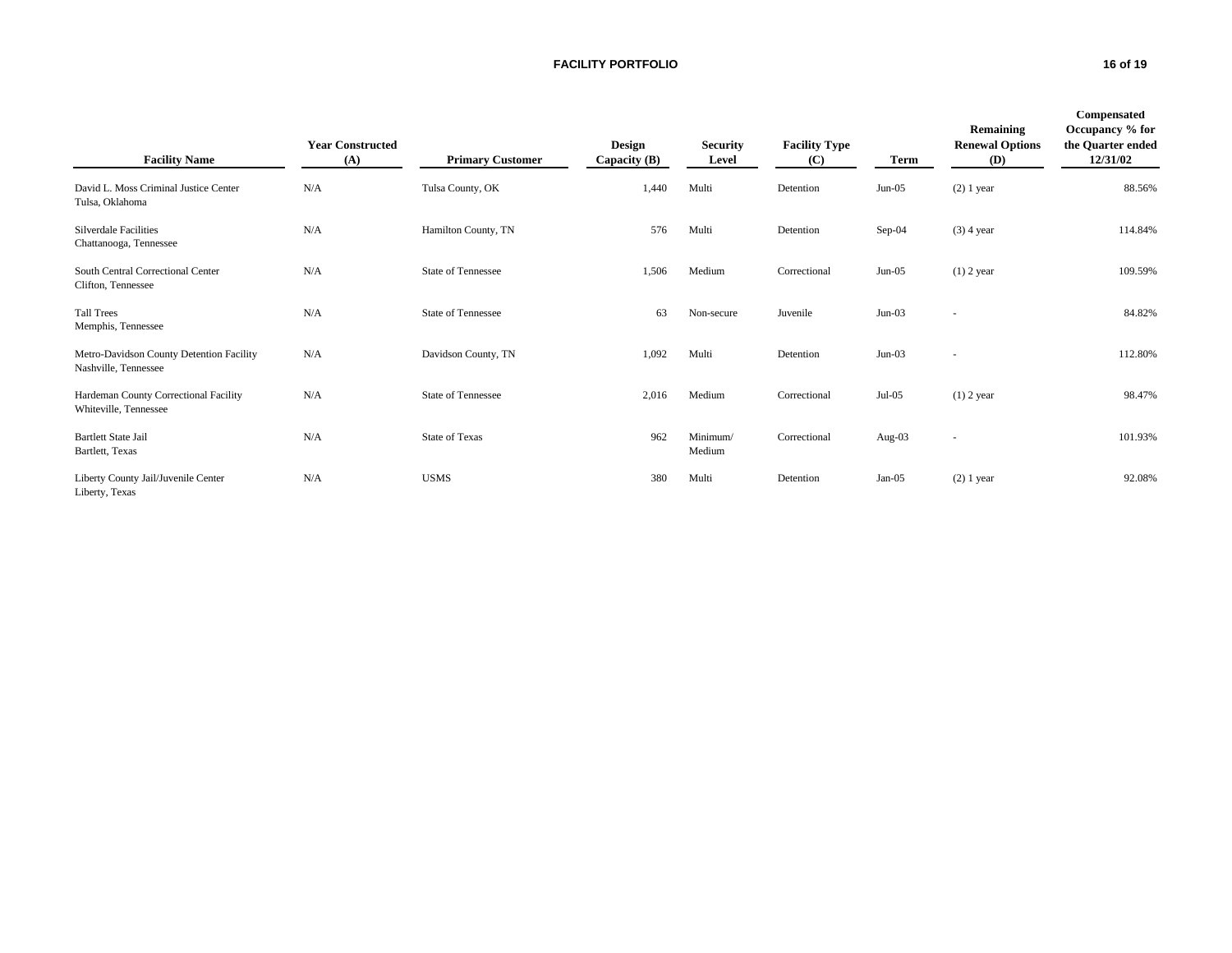#### **FACILITY PORTFOLIO 17 of 19**

| <b>Facility Name</b>                                                           | <b>Year Constructed</b><br>(A) | <b>Primary Customer</b>             | <b>Design</b><br>Capacity $(B)$ | <b>Security</b><br>Level | <b>Facility Type</b><br>(C) | Term      | Remaining<br><b>Renewal Options</b><br>(D) | Compensated<br>Occupancy % for<br>the Quarter ended<br>12/31/02 |
|--------------------------------------------------------------------------------|--------------------------------|-------------------------------------|---------------------------------|--------------------------|-----------------------------|-----------|--------------------------------------------|-----------------------------------------------------------------|
| Sanders Estes Unit<br>Venus, Texas                                             | N/A                            | <b>State of Texas</b>               | 1,000                           | Minimum/<br>Medium       | Correctional                | Aug- $03$ | $\sim$                                     | 99.67%                                                          |
| Lawrenceville Correctional Center<br>Lawrenceville, Virginia                   | N/A                            | Commonwealth of Virginia            | 1,500                           | Medium                   | Correctional                | Mar-03    | $\sim$                                     | 105.01%                                                         |
| Total design capacity for Managed Only Facilities (23 Managed Only Facilities) |                                |                                     | 19,284                          |                          |                             |           |                                            |                                                                 |
| <b>Total design capacity for All Facilities</b>                                |                                |                                     | 59,120                          |                          |                             |           |                                            |                                                                 |
| <b>Leased Facilities:</b>                                                      |                                |                                     |                                 |                          |                             |           |                                            |                                                                 |
| Leo Chesney Correctional Center<br>Live Oak, California                        | 1989                           | <b>Cornell Corrections</b>          | 240                             | Minimum                  | Owned/Leased                | $Jun-03$  | $(3)$ 1 year                               | N/A                                                             |
| Queensgate Correctional Facility<br>Cincinnati, Ohio                           | 1906                           | Hamilton County, OH                 | 850                             | Medium                   | Owned/Leased                | Feb-04    | $(3)$ 1 year                               | N/A                                                             |
| Community Education Partners (P)<br>Houston, Texas                             | N/A                            | <b>Community Education Partners</b> | $\sim$                          | Non-secure               | Owned/Leased                | $Jun-08$  | $(3)$ 5 year                               | N/A                                                             |

(A) The year constructed represents the initial completion of the facility's construction, as well as significant additions to the facility that occurred at a later date.

(B) Design capacity measures the number of beds, and accordingly, the number of inmates each facility is designed to accommodate. We believe design capacity is an appropriate measure for evaluating prison operations, because the revenue generated by each facility is based on a per diem or monthly rate per inmate housed at the facility paid by the corresponding contracting governmental entity. (C) We manage numerous facilities that have more than a single function (i.e., housing both long-term sentenced adult prisoners and pre-trial detainees). The primary functional categories into which facility types are identified was determined by the relative size of prisoner populations in a particular facility on December 31, 2002. If, for example, a 1,000-bed facility housed 900 adult prisoners with sentences in excess of one year and 100 pre-trial detainees, the primary functional category to which it would be assigned would be that of correction facilities and not detention facilities. It should be understood that the primary functional category to which multi-user facilities are assigned may change from time to time.

(D) Remaining renewal options represents the number of renewals options, if applicable, and the remaining term of each option renewal.

(E) The facility is subject to a ground lease with the County of San Diego whereby the initial lease term is 18 years from the commencement of the contract, as defined. The County has the right to buy out all, or designated portions of, the premises at various times prior to the expiration of the term at a price generally equal to the cost of the premises, or the designated portion of the premises,

less an allowance for the amortization over a 20-year period. Upon expiration of the lease, ownership of the facility automatically reverts to the County of San Diego.

(F) The facility is subject to a purchase option held by Huerfano County which grants Huerfano County the right to purchase the facility upon an early termination of the contract at a price generally equal to the cost of the facility plus 80% of the percentage increase in the Consumer Price Index, cumulated annually.

(G) The facility is subject to a purchase option held by the Georgia Department of Corrections, or GDOC, which grants the GDOC the right to purchase the facility for the lesser of the facility's depreciated book value or fair market value at any time during the term of the contract between us and the GDOC.

(H) The facility is subject to a purchase option held by the Tallahatchie County Correctional Authority which grants Tallahatchie County Correctional Authority the right to purchase the facility at any time during the contract at a price generally equal to the cost of the premises less an allowance for amortization over a 20-year period. This facility is substantially vacant.

(I) The State of Montana has an option to purchase the facility at fair market value generally at any time during the term of the contract with us.

(J) All inmates were transferred out of this facility during 2001 due to a new law that mandated that the BOP assume jurisdiction of all D.C. offenders under the custody of the BOP by the end of 2001.

(K) The facility is subject to a purchase option held by the Oklahoma Department of Corrections, or ODC, which grants the ODC the right to purchase the facility at its fair market value at any time. (L) Upon conclusion of the thirty-year lease with Shelby County, Tennessee, the facility will become the property of Shelby County. Prior to such time, if the County terminates the lease without cause, or breaches the lease or the State fails to fund the contract, we may purchase the property for \$150,000. If we terminate the lease without cause, or breach the contract, we will be required to purchase the property for its fair market value as agreed to by the County and us.

(M) The State of Tennessee has the option to purchase the facility in the event of our bankruptcy, or upon an operational breach, as defined, at a price equal to the book value, as defined. (N) The District of Columbia has the right to purchase the facility at any time during the term of the contract at a price generally equal to the present value of the remaining lease payments for the premises. Upon expiration of the lease, ownership of the facility automatically reverts to the District of Columbia.

(O) The State of Florida has agreed to a short-term extension of up to six months to the contract to manage this facility. However, upon expiration of the short-term extension, we will cease management of this facility.

(P) The alternative educational facility is currently configured to accommodate 900 at-risk juveniles and may be expanded to accommodate a total of 1,400 at-risk juveniles.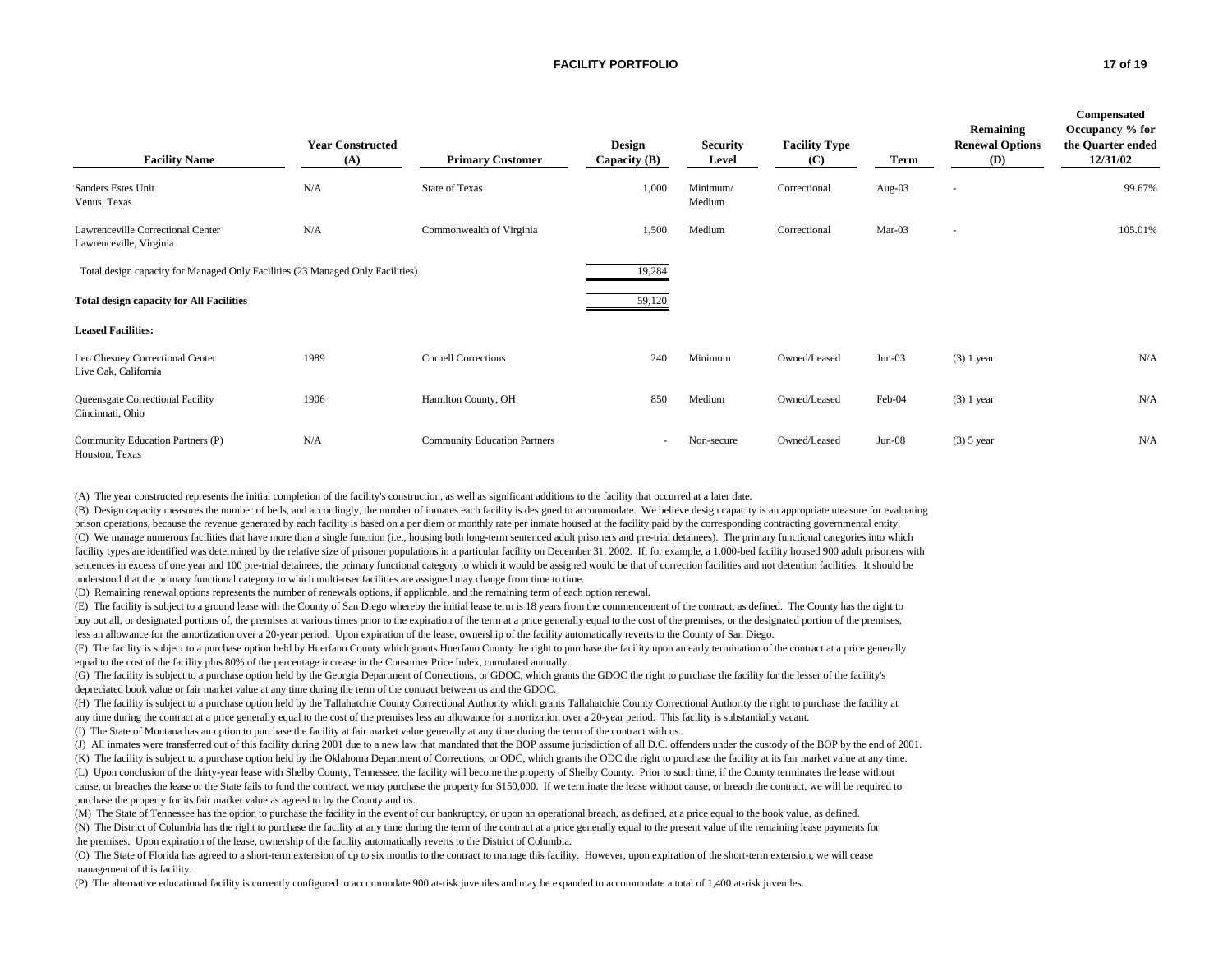## **DIVERSIFICATION OF REVENUE**

(Unaudited and amounts in thousands)

|                                                             | <b>Management Revenue For</b><br>the Year Ended December | <b>Percent of Management</b><br><b>Revenue For the Year Ended</b> |  |  |
|-------------------------------------------------------------|----------------------------------------------------------|-------------------------------------------------------------------|--|--|
| <b>Customer</b>                                             | 31, 2002                                                 | <b>December 31, 2002</b>                                          |  |  |
| <b>Bureau of Prisons</b>                                    | \$<br>132,641                                            | 13.77%                                                            |  |  |
| <b>United States Marshals</b>                               | 109,589                                                  | 11.38%                                                            |  |  |
| <b>Immigration and Naturalization Services</b>              | 66,708                                                   | 6.93%                                                             |  |  |
| Wisconsin                                                   | 54,037                                                   | 5.61%                                                             |  |  |
| Georgia                                                     | 50,621                                                   | 5.26%                                                             |  |  |
| Texas                                                       | 46,184                                                   | 4.79%                                                             |  |  |
| Tennessee                                                   | 45,980                                                   | 4.77%                                                             |  |  |
| Florida                                                     | 45,660                                                   | 4.74%                                                             |  |  |
| Oklahoma                                                    | 41,744                                                   | 4.33%                                                             |  |  |
| Colorado                                                    | 23,032                                                   | 2.39%                                                             |  |  |
|                                                             | 616,196                                                  | 63.97%                                                            |  |  |
| Total Management Revenue, including discontinued operations | 963,286                                                  | 100.00%                                                           |  |  |